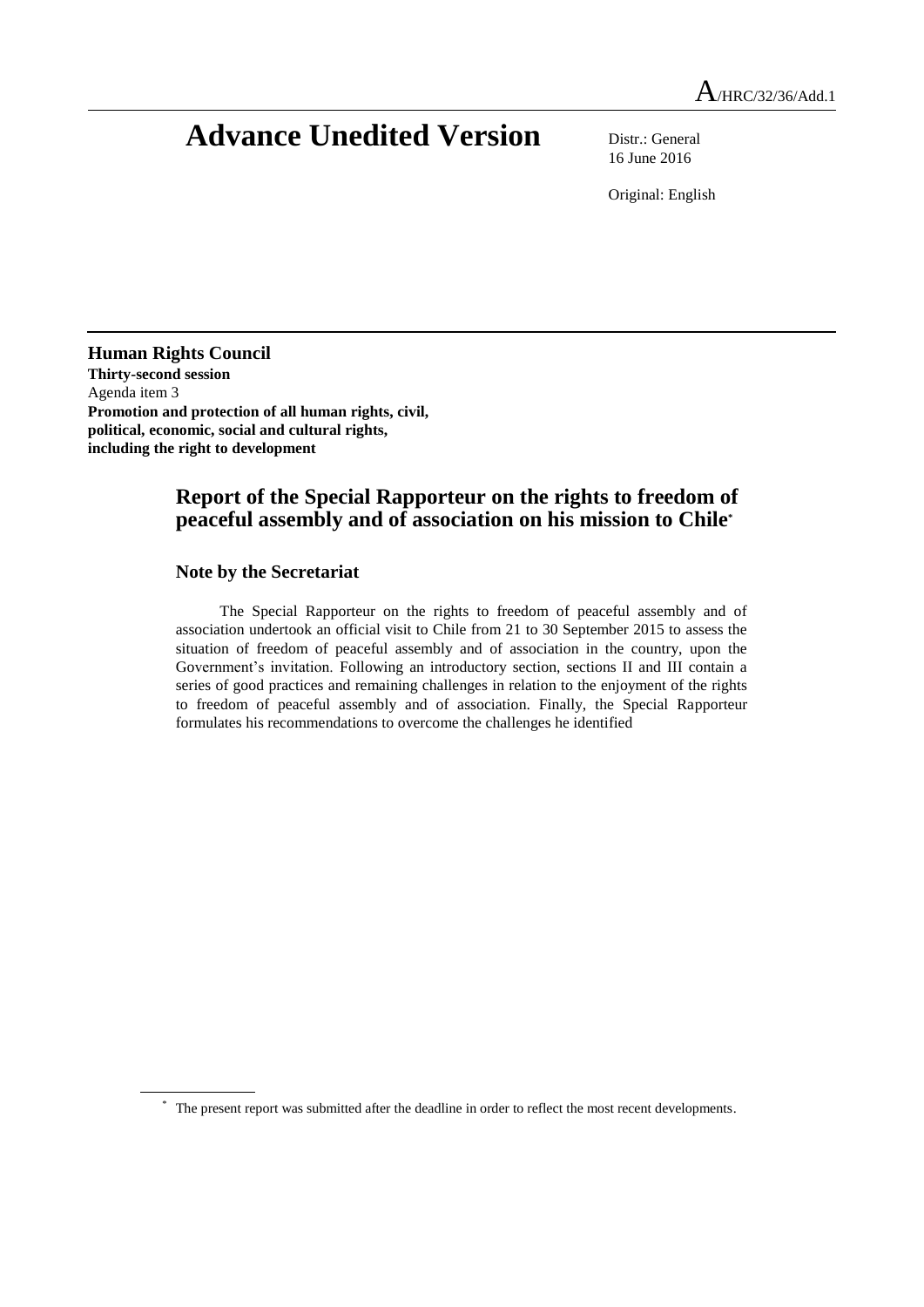# Report of the Special Rapporteur on the rights to freedom of peaceful assembly and of association on his mission to Chile\*\*

# Contents

|      |                |  | Page           |
|------|----------------|--|----------------|
| L    |                |  | 3              |
|      | А.             |  | 3              |
|      | <b>B.</b>      |  | $\overline{4}$ |
| П.   |                |  | 5              |
|      | A.             |  | 5              |
|      | <b>B.</b>      |  | 6              |
| III. |                |  | 16             |
|      | A.             |  | 16             |
|      | B.             |  | 18             |
| IV.  |                |  | 19             |
|      | $\mathsf{A}$ . |  | 19             |
|      | $\mathbf{B}$ . |  | 20             |

<sup>\*\*</sup> Circulated in the language of submission and in Spanish only.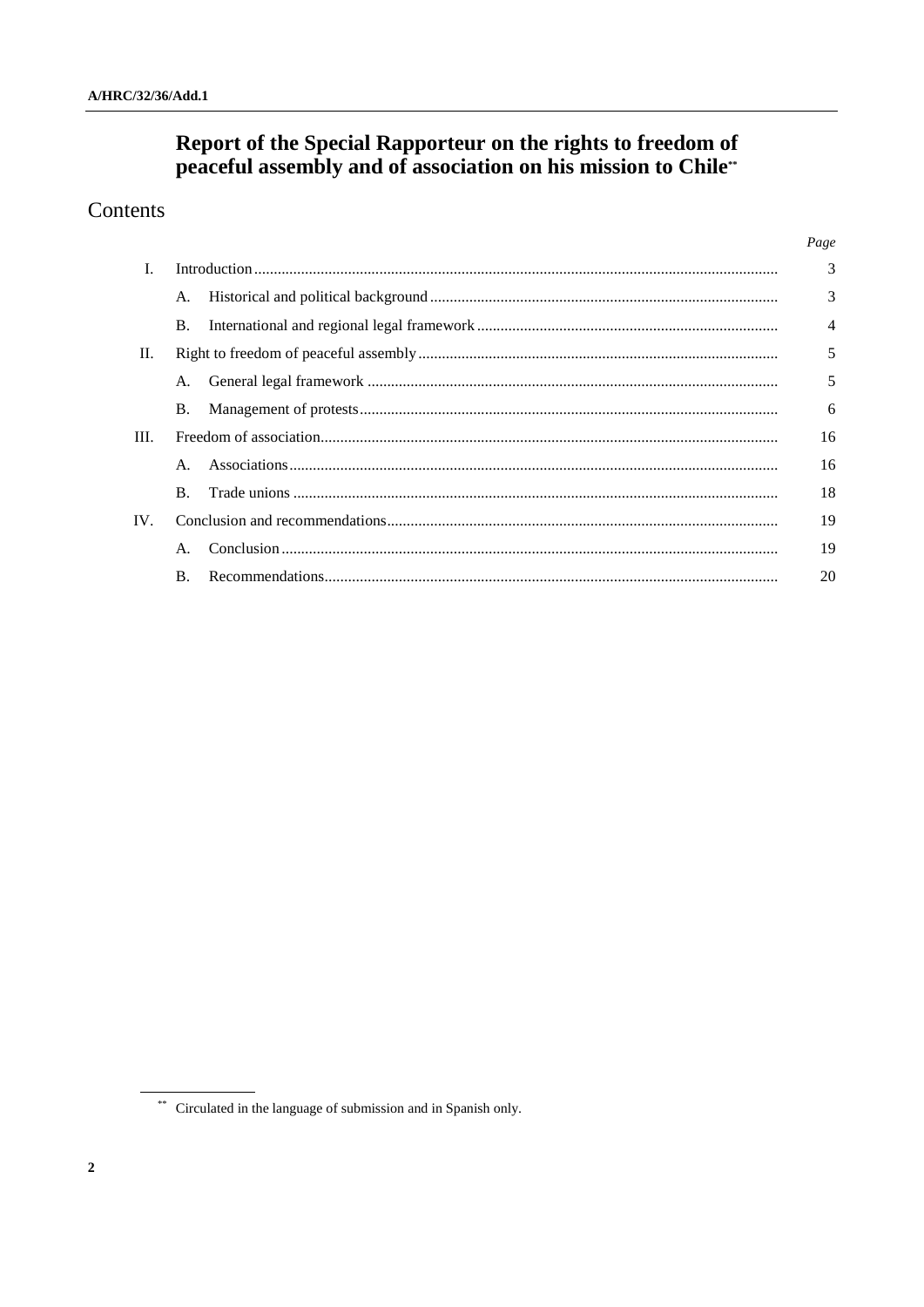## **I. Introduction**

1. Pursuant to Human Rights Council resolution 24/5, the Special Rapporteur on the rights to freedom of peaceful assembly and of association, Maina Kiai, visited the Republic of Chile from 21 to 30 September 2015, at the invitation of the Government, for the purpose of making an in-depth assessment of the situation of freedoms of peaceful assembly and association in the country.

2. The Special Rapporteur would like to thank the Government of the Republic of Chile for its exemplary cooperation in organizing this visit –his first to the Americas– particularly in light of the earthquake that struck Chile on 16 September 2015. This demonstrates the Government's willingness to engage in a constructive dialogue on issues pertaining to his mandate. He also commends the Government for extending a standing invitation to all special procedures mandate holders and for having accommodated the visit of four United Nations special procedures mandate holders since July 2013.

3. During his visit, the Special Rapporteur travelled to Santiago, Valparaiso, Temuco and Copiapo. He had fruitful exchanges with the President of Chile, the Minister of Justice, the Minister of Defence, the Minister Secretary-General of the Presidency, representatives of the Ministries of Foreign Affairs, Interior and Public Security, Education, and Labour and Social Affairs, the Public Prosecutor, the General Director of Carabineros de Chile (the unified national police), the General Director of the Investigation Police of Chile, the President of the Supreme Court, the Vice-President and representatives of the Senate, representatives of the Chamber of Deputies, and the Presidents and representatives of the Commission for Constitution, Legislation and Justice, and the Commission for Human Rights and Indigenous peoples, from the Senate and Chamber of Deputies. He had similar exchanges with local authorities in Temuco and Copiapo.

4. The Special Rapporteur also met with the Director of the National Institute for Human Rights (Instituto Nacional de Derechos Humanos – INDH) and her team whose assistance in the framework of this visit, and expertise on issues pertaining to his mandate, was greatly appreciated.

5. In addition, the Special Rapporteur met with brave and committed human rights activists, including members of civil society organizations, Mapuche leaders, student leaders, and members of trade unions who are engaged in critically important work to strengthen democracy and human rights in Chile. He also met with farmers and truck owners in Temuco.

6. Finally, the Special Rapporteur met with representatives of the diplomatic community and the United Nations Country Team.

### **A. Historical and political background**

7. From 1973 to 1990, Chile was ruled by the military dictatorship of Augusto Pinochet, an era marked by brutal State-sponsored atrocities. During that period, over 30,000 individuals were killed, forcibly disappeared, imprisoned, and/or tortured. The Special Rapporteur pays tribute to all the victims and their loved ones who lived through this ordeal. During his trip, he visited the Museum of Memory and Human Rights and was deeply moved and humbled by the heroism of Chileans during this dark chapter of the country's history.

8. The Special Rapporteur commends Chile for the enormous strides it has made since its return to democracy 25 years ago. The country epitomizes the "democracy dividend",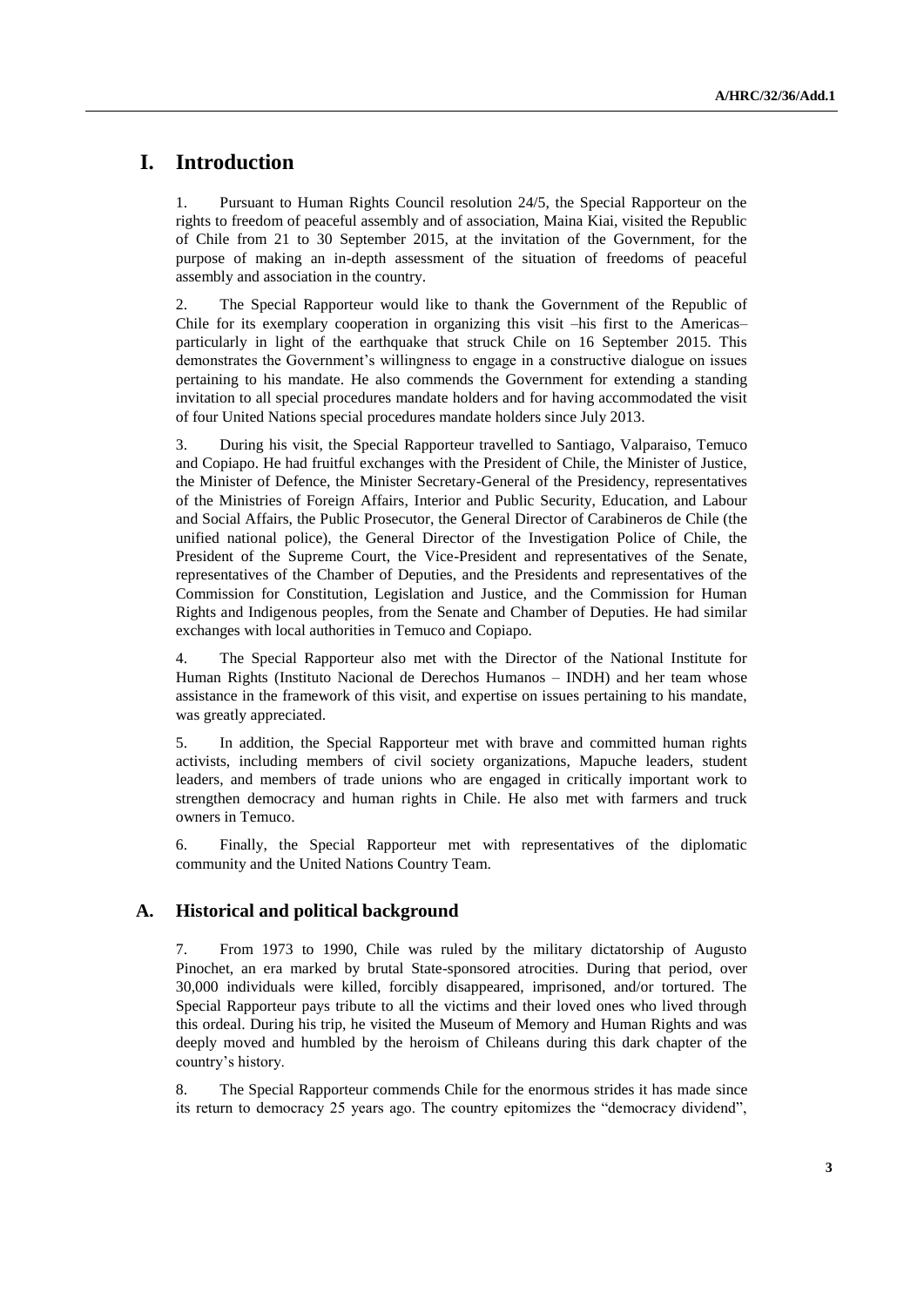i.e. the benefits and progress that can accrue when a country turns from dictatorship to democratic rule. Poverty has drastically reduced, the economy diversified, and the country has found firm footing among the more developed countries in the world.

9. Equally important, the country has made great progress in areas of democracy and human rights. Political change now happens peacefully, regularly and democratically. In addition, human rights hold an important place on the Government's agenda: for example, Chile co-sponsored the Human Rights Council resolution 15/21 establishing the Special Rapporteur's mandate in 2010 (and the subsequent ones), Human Rights Council resolution 27/31 on civil society space, and Human Rights Council 17/19 on human rights, sexual orientation and gender identity.

10. On 16 December 2015, the President of Chile enacted Law No. 20.885 establishing the Under-Secretariat for Human Rights. This body has been vested with a broad mandate, which the Special Rapporteur welcomes.<sup>1</sup> He calls on the Government to allocate adequate human, material and financial resources to this institution for fulfilling its important mandate.

11. Lastly, the Special Rapporteur salutes the work and courage of civil society actors in the country who have contributed enormously to the progress that Chile has made to date.

#### **B. International and regional legal framework**

12. Chile has ratified the main international human rights instruments, many of which contain norms and standards pertaining to freedoms of peaceful assembly and association, including the International Convention on the Elimination of All Forms of Racial Discrimination (1971), the International Covenant on Civil and Political Rights (1972), the International Covenant on Economic, Social and Cultural Rights (1972), the Convention on the Elimination of All Forms of Discrimination against Women (1989), the Convention on the Rights of the Child (1990), the Convention against Torture and Other Cruel Inhuman or Degrading Treatment or Punishment (1998), the International Convention on the Protection of the Rights of All Migrant Workers and Members of Their Families (2005), the Convention on the Rights of Persons with Disabilities (2008), and the Convention for the Protection of All Persons from Enforced Disappearance (2009).

13. Chile has further ratified several conventions of the International Labour Organization, including Convention No. 87 on Freedom of Association and Protection of the Right to Organise (1999), Convention No. 98 on the Right to Organise and Collective Bargaining (1999), Convention No. 135 on Workers' Representatives (1999), and Convention No. 169 on Indigenous and Tribal Peoples (2008).

14. In addition, Chile has ratified several regional instruments that are relevant to the promotion and protection of freedoms of peaceful assembly and association, in particular the American Convention on Human Rights (1990) and the Inter-American Convention to Prevent and Punish Torture (1988).

<sup>&</sup>lt;sup>1</sup> The mandate of the Under-Secretariat for Human Rights includes, inter alia, putting forward proposals to the Ministry of Justice and Human Rights to design and elaborate policies, plans, programmes and studies related to the promotion and protection of human rights (Article 8(a)); elaborating a National Human Rights Action Plan (article 8(c)); and generating and coordinating opportunities for the participation by civil society in relation to the adoption of such policies, plans and programmes (article (h)).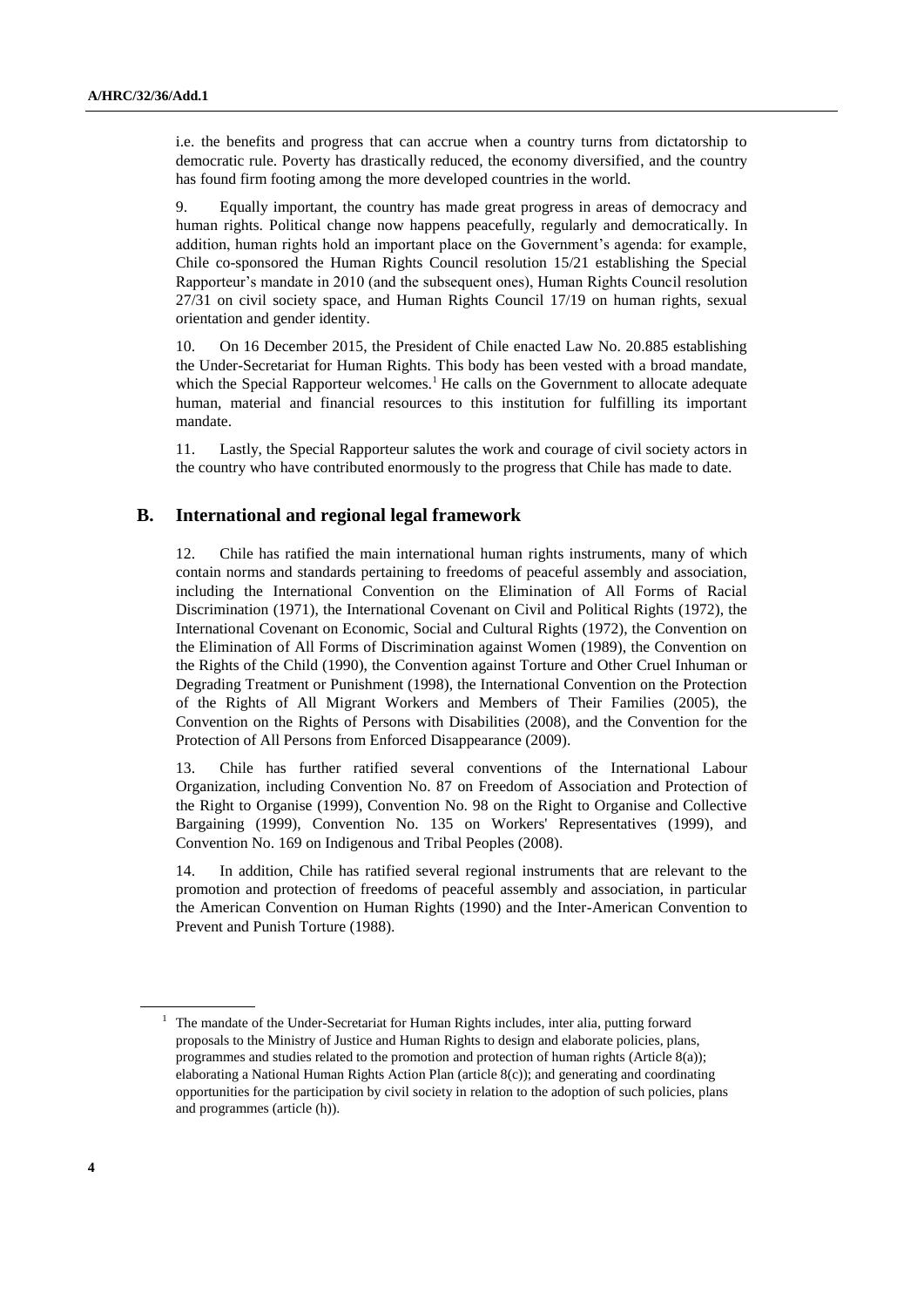# **II. Right to freedom of peaceful assembly**

### **A. General legal framework**

15. The Constitution of Chile guarantees the "[t]he right to assemble peacefully without prior permission and unarmed".<sup>2</sup> It provides that "[m]eetings in squares, streets and other public places shall be governed by the general police regulations".<sup>3</sup>

16. Supreme Decree No. 1086, adopted in 1983, regulates the exercise of this right. Under this decree, the organizers of any meeting or demonstration must notify either the regional (Intendente) or provincial (Gobernador) governor at least two days in advance. If organizers fail to do so, law enforcement officials may prevent or dissolve the planned meeting or demonstration (article 2). Furthermore, the regional or provincial governor has a large discretion not to authorize meetings or processions in high-density roads or streets where they may disrupt public transit, or meetings held in squares and leisure roads during recreational or rest hours and in parks, squares, gardens and green avenues (article 2).<sup>4</sup>

17. The Special Rapporteur considers this regulatory framework to be a de facto authorization regime, which not only contradicts Chile's own Constitution, but is also incompatible with international law and best practices governing freedom of peaceful assembly. Fundamentally, requiring authorization – even when couched as notification – turns the exercise of the right to freedom of peaceful assembly into a privilege.

18. Best practice dictates that States may, at most, require prior notification for peaceful assemblies, not authorization.<sup>5</sup> The purpose of prior notification is to allow authorities to facilitate the exercise of the right to freedom of peaceful assembly, and to take measures to protect protesters, public safety, order and the rights and freedoms of others. The Special Rapporteur acknowledges that assemblies, by their nature, can cause a certain degree of disruption to the normal routine of daily life. However, these only constitute a temporary interference with the rights and activities of others and therefore should be tolerated.

19. In this regard, the Inter-American Commission on Human Rights has stressed that, "such disruptions are part of the mechanics of a pluralistic society in which diverse and sometimes conflicting interests coexist and find the forums and channels in which to express themselves".<sup>6</sup> It further stressed that "the competent institutions of the State have a duty to design operating plans and procedures that will facilitate the exercise of the right of assembly, [including] rerouting pedestrian and vehicular traffic in a certain area".<sup>7</sup>

20. In addition, under the current regulatory regime, spontaneous assemblies are de facto prohibited. Spontaneous assemblies, where prior notice is impracticable or where no identifiable organizer exists, should be exempt from notification requirements.

21. In general, failure to notify authorities of an assembly does not render an assembly unlawful, and consequently should not be used as a basis for dispersing the assembly. Where there has been a failure to properly notify, organizers, community or political

<sup>2</sup> Article 19, item 13, of Chilean Constitution (emphasis added).

<sup>3</sup> Ibid.

<sup>4</sup> Supreme Decree No. 1086 (1983).

<sup>5</sup> A/HRC/20/27, para 28.

<sup>6</sup> Organization of American States (OAS), IACHR, Report on Citizen Security and Human Rights, 31 December 2009 (OEA/Ser.L/V/II), para. 198. Available at:

<http://www.cidh.oas.org/countryrep/Seguridad.eng/CitizenSecurity.Toc.htm>

<sup>7</sup> OAS/IACHR, Report on Citizen Security and Human Rights, 31 December 2009 (OEA/Ser.L/V/II), para. 193.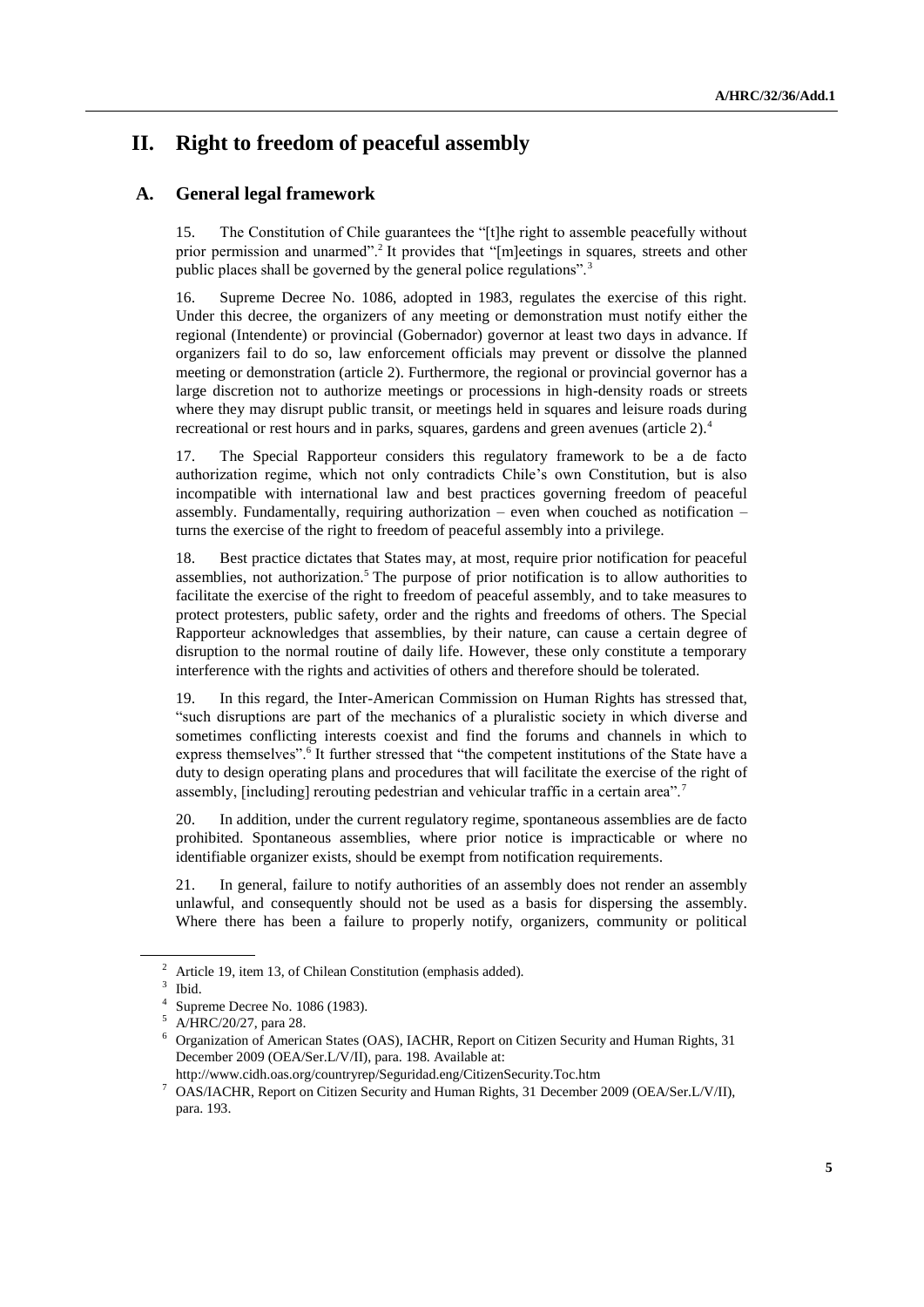leaders should not be subject to criminal or administrative sanctions resulting in fines or imprisonment<sup>8</sup>.

22. The Special Rapporteur welcomes the fact that Chilean law does not impose responsibility upon assembly organizers for the violent behaviour of others, in accordance with international human rights norms and standards. There was an attempt, under the previous Government administration, to introduce such responsibility in the domestic legal framework, but it was defeated in Congress.

23. In general, the Special Rapporteur notes from his meetings with national and local authorities that assemblies have reportedly been routinely permitted in the last few years. However, he cautions that such is not guaranteed in the future as the decree gives authorities the power to curtail peaceful assemblies, which could be used by future less human rights friendly regimes. Therefore, he urgently calls on Chile to repeal Supreme Decree No.1086 so as to bring its legal framework governing the exercise of the right to freedom of peaceful assembly in full compliance with international human rights norms and standards. He firmly believes that Supreme Decree No. 1086 is a remnant of Chile's past that has no place in today's Chile. He hopes that the necessary political shall be marshalled to repeal this decree which can be done via an executive order. Any legislation to replace Supreme Decree No. 1086 should be in line with international human rights norms and standards. The Special Rapporteur avails himself to provide technical assistance in this regard.

#### **B. Management of protests**

#### **1. Police protocols**

24. The practical management of protests is governed by a series of police protocols aimed at maintaining public order that, thanks to public pressure –notably from the INDH– were made public in August  $2014<sup>9</sup>$  According to the police, these protocols mainly guide the work of police special forces who are usually deployed during assemblies. They contain a series of positive principles that seek to facilitate and protect protests, but also present a number of problematic points that need to be addressed.

#### *Definitions*

25. The protocols differentiate between lawful and unlawful assemblies. They deem an assembly lawful if 1) an authorization was previously granted or if it occurs on a spontaneous basis, and 2) if it unfolds quietly, securely and with respect for the police authority. The Special Rapporteur stresses again that an authorization regime should not govern the exercise of the right to freedom of peaceful assembly, but he welcomes the recognition of spontaneous assemblies in the protocols. The Special Rapporteur is concerned, however, that the head of police operations is responsible for identifying the legality or illegality of the demonstration based on the degree of peace and respect displayed. S/he also decides on the degree of force required to preserve public order.<sup>10</sup> The Special Rapporteur considers that such broad definition leaves room for arbitrary interpretations.

<sup>8</sup> A/HRC/23/39, para. 51. See also A/HRC/31/66, para. 23.

<sup>9</sup> Police protocols to maintain public order (only in Spanish)[: http://www.indh.cl/wp](http://www.indh.cl/wp-content/uploads/2014/08/PROTOCOLO-PARA-EL-MANTENIMIENTO-DEL-ORDEN-PUBLICO.pdf)[content/uploads/2014/08/PROTOCOLO-PARA-EL-MANTENIMIENTO-DEL-ORDEN-](http://www.indh.cl/wp-content/uploads/2014/08/PROTOCOLO-PARA-EL-MANTENIMIENTO-DEL-ORDEN-PUBLICO.pdf)[PUBLICO.pdf](http://www.indh.cl/wp-content/uploads/2014/08/PROTOCOLO-PARA-EL-MANTENIMIENTO-DEL-ORDEN-PUBLICO.pdf)

<sup>10</sup> Ibid., Protocol 1.1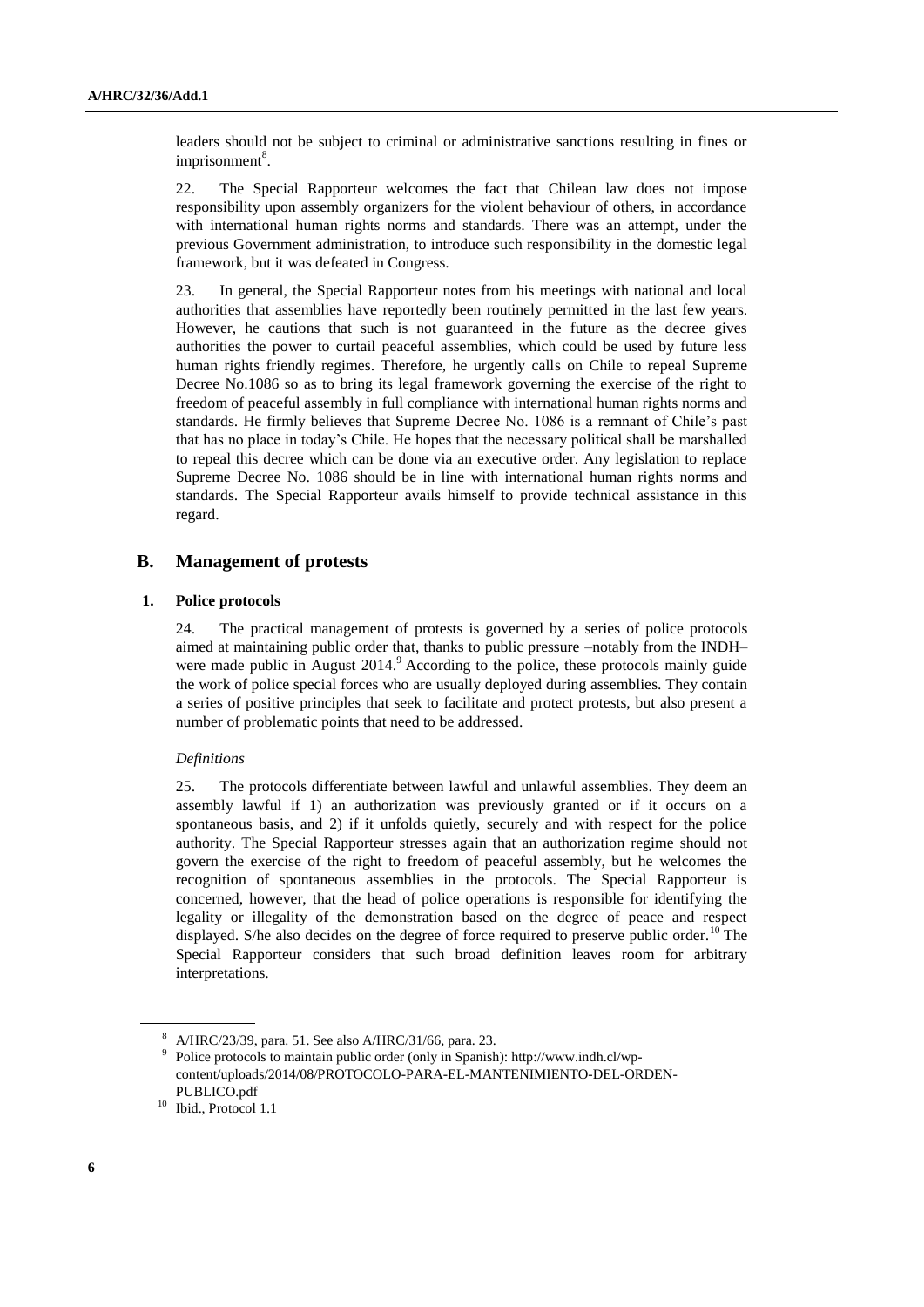26. Importantly, the lawfulness of a demonstration should be assessed first and foremost in terms of its peaceful nature. In this regard, the Special Rapporteur underscores that the peaceful intentions of organizers and participants should be presumed and warns against the fact that sporadic acts of violence by a few individuals does not automatically mean that the assembly as a whole is non-peaceful. He welcomes the principle in the protocols that law enforcement officials must distinguish during a protest between peaceful protestors and those breaking the law.

27. The protocols also define unlawful assemblies as those which are either violent or aggressive.<sup>11</sup> The protocols define assemblies as "violent" when police instructions are contravened, and "aggressive" when damage is caused or when people or police authorities are intentionally attacked. The Special Rapporteur is of the opinion that these definitions are far too broad and likely to lead to arbitrary interpretations. They unduly curtail the right to freedom of peaceful assembly as they do not meet the legality criteria for restrictions. In addition, the criteria of violence should be applied to individuals, and not to assemblies as a whole, given that the right to peaceful assembly is individual to all persons.

28. The Special Rapporteur further welcomes the emphasis laid on the importance of dialogue between law enforcement authorities and assembly organizers and participants, while stressing that the authorities should not formally or informally impose on organizers the expectation to negotiate the time, place or manner of the assembly with the authorities.<sup>12</sup>

#### *Use of force*

29. The police protocols allow for the gradual and discriminate use of force in the context of protests. They condition the use of force on the respect of three principles: 1) principle of legality, 2) principle of necessity, and 3) principle of proportionality. The Special Rapporteur welcomes this sound approach. However, he points out that the protocols define the principle of legality as "previously authorized by police," instead of "as prescribed by law," which falls short of international human rights norms and standards. The principle of necessity refers to the use of force as a last resort measure when faced with an act of resistance or a threat. The principle of proportionality is defined as a balance to be struck between the level of resistance or aggression faced by the police and the intensity of the use of force to compel the person to abide. These two latter principles are crafted in a satisfactory manner.

30. The protocols provide for the gradual resort to different means, including batons, water cannons, tear gas, paintballs, and rubber bullets. The Special Rapporteur was informed by the police that they no longer use paintballs following a serious incident whereby a protestor lost his eye (see section 2). This is a positive development. Nevertheless, their use is still technically permissible in the protocols.<sup>13</sup> In addition, as flagged by the INDH, the protocols fail to specify the composition of the water and the gas to be used, in order to ensure the safety of the demonstrators, and the population at large.<sup>1</sup> The Special Rapporteur notes the statement made by the police that they always check if a new weapon complies with the protocols prior to its use. However, he stresses that the use of gas and water cannons present a significant risks of harm, especially since it does not discriminate between demonstrators and non-demonstrators, healthy people and people with health conditions.

<sup>11</sup> Ibid., Protocol 1.1

<sup>12</sup> Ibid., para. 56.

<sup>&</sup>lt;sup>13</sup> Principle 2.15

<sup>14</sup> Report of the INDH, Situación de los Derechos Humanos en Chile, Informe Annual (2014), p. 51.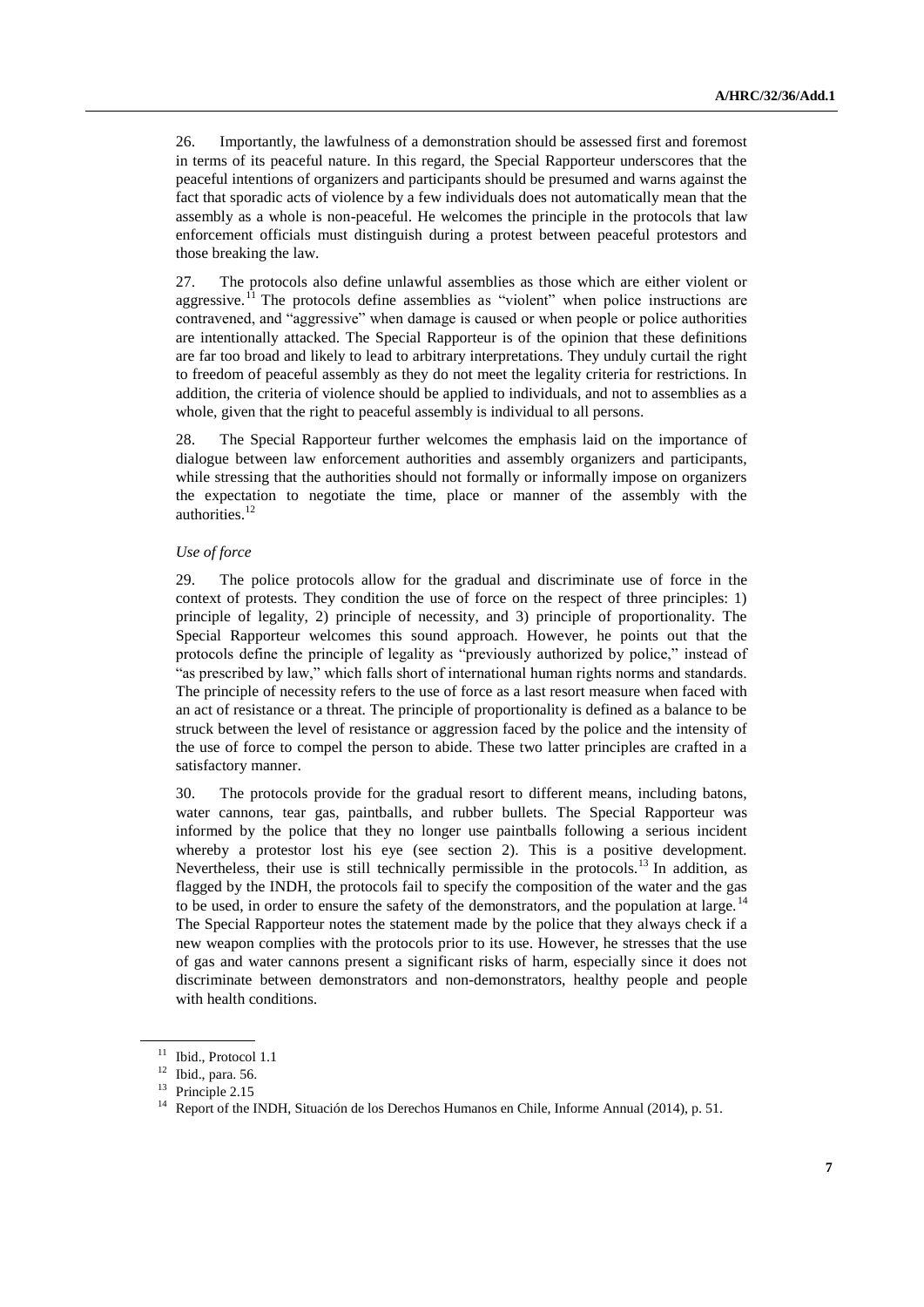31. The protocols govern appropriately the use of firearms, which is seen as an extreme measure. Firearms are permitted only under exceptional circumstances, when there is an immediate threat to the life of a police officer (self-defense) or another person, or a similarly immediate threat of grave bodily injuries. Other less serious means must be exhausted before opening fire, and a balance between the means employed and the protection of a legitimate aim must be achieved.

32. The protocols contain a number of references to the training of law enforcement officials, but not in a consistent and detailed manner. A specific section should be devoted to this critical aspect, emphasizing the need to provide periodic training to law enforcement officials on the lawful use of force in general, and specifically on the weapons authorized. These officials should be tested on such use regularly, as well as on their psychological ability for this purpose. Officials who fail the tests should not be deployed to protest sites.

33. Finally, the Special Rapporteur notes with concern the statement made by the General Director of the Carabineros during their meeting that the lives of police officers are the most important element to consider during operations when preserving public order. He stresses that the physical and psychological integrity of demonstrators, human rights monitors and by-standers is equally important, and every effort must be made to guarantee such integrity.

#### *Monitoring*

34. With regard to the monitoring of assemblies, the protocols recognize the important role of the INDH in this regard<sup>15</sup>, which the Special Rapporteur welcomes. He considers as good practice that INDH representatives are permitted inside police vehicles to monitor the detention of individuals. The protocols, however, do not foresee a role for independent civil society organizations engaged in monitoring activities, complementary to those of the INDH. He calls on the authorities to grant more importance in the protocols to the crucial work of independent civil society actors in that respect, while preserving the current important role of the INDH in that regard.

35. Another issue of concern relates to the requirement for media workers to hold a journalist license or be employed by a media company in order to be allowed to cover assemblies.<sup>16</sup> The Special Rapporteur finds this requirement unduly restrictive, as freelance journalists, community radio journalists, bloggers and citizen journalists – basically anyone using a smartphone – should similarly be allowed to monitor assemblies. Social media are a crucial tool in democratic societies for upholding good governance and holding officials accountable.

36. In addition, the protocols require that those monitoring assemblies to remain at a distance from the area of operations of the police.<sup>17</sup> Failure to respect such distance will lead to the detention of the monitors. The Special Rapporteur deems this provision vague, which may restrain or prevent monitors from undertaking their important work.

#### *Lack of practical guidance*

37. Importantly, the Special Rapporteur expresses a general concern about the lack of practical guidance on how to implement these protocols, and monitor their implementation. The police abuses committed in the context of protests, as reported in the next section of this report, provide apt examples.

<sup>&</sup>lt;sup>15</sup> Protocol 5.1.

<sup>&</sup>lt;sup>16</sup> Protocol 5.2.

 $17$  Protocol 5.3.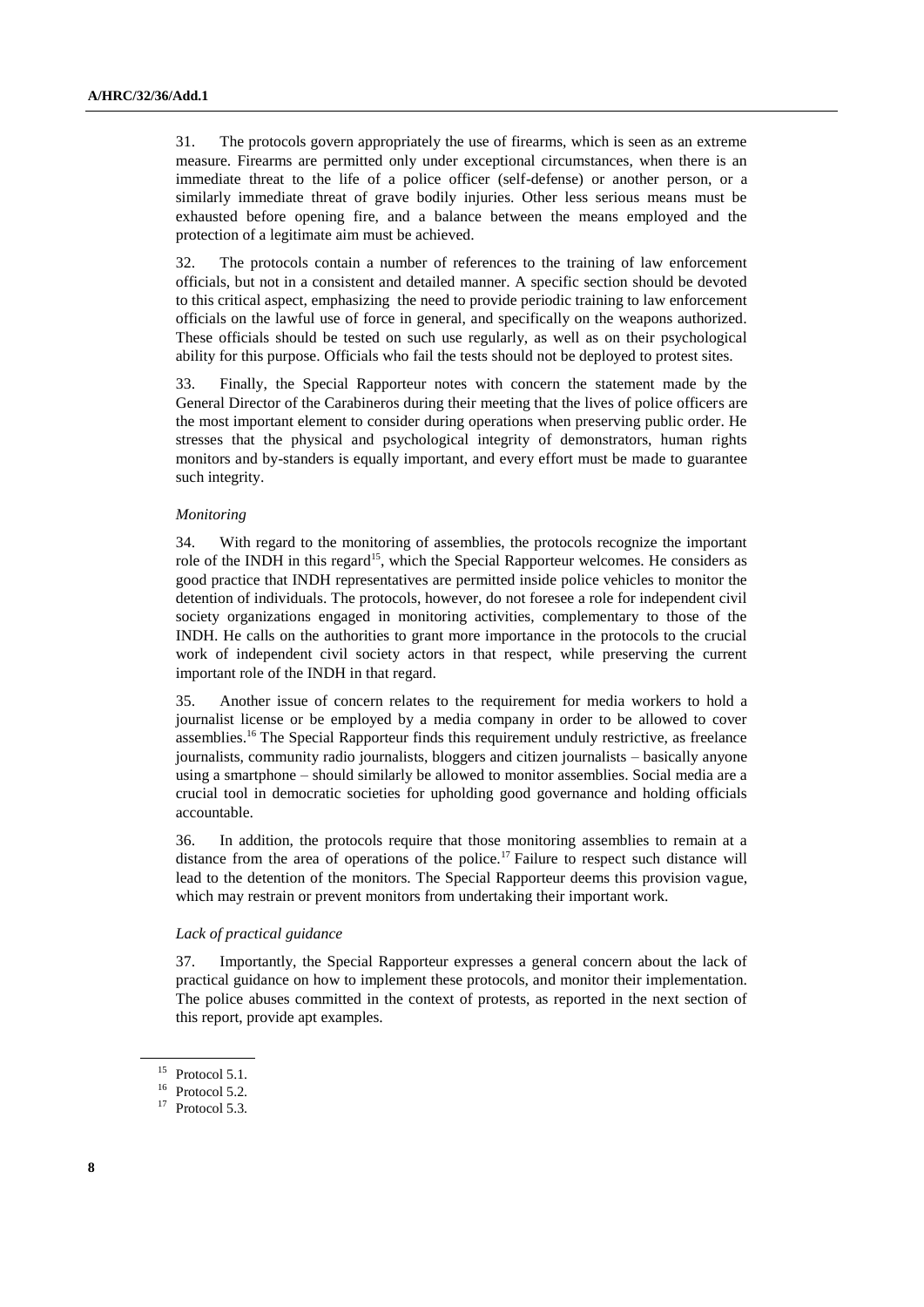38. In conclusion, the Special Rapporteur calls on the authorities, in particular the human rights unit within the police, to genuinely and thoroughly review the police protocols, and ensure that they comply with international human rights norms and standards. He especially recommends the joint compilation of practical recommendations for the proper management of assemblies he presented to the Human Rights Council in March 2016, together with the Special Rapporteur on extrajudicial, summary or arbitrary executions, as a useful guidance tool for that matter, in addition to the present report.<sup>18</sup> Furthermore, it is essential to consult the INDH and other relevant experts from the civil society in this review process in a meaningful manner. The Special Rapporteur avails himself to provide technical assistance in this regard as deemed necessary.

#### **2. Management of protests in practice**

#### *Overview*

39. In recent years, Chileans have taken to the streets to demand reforms in relation to education, social inclusion and decentralization, with the number and intensity of protests peaking in 2011. With some notable exceptions, the majority of these protests took place in a peaceful manner. However, in the course of his visit, the Special Rapporteur heard several reports, including directly from victims, of excessive use of force and sexual harassment by the police special forces against protestors.

40. Such reports are in line with the concern made by the Human Rights Committee during the sixth review of Chile in 2014 when the Committee said it was "particularly concerned by cases involving the excessive use of force during public protests and the infliction of torture during the transfer and detention of persons, as well as by allegations about the police committing acts of sexual violence against girls and women during student protests".<sup>19</sup>

41. The Special Rapporteur makes a distinction between ordinary police officers, who reportedly fulfil their functions adequately and who enjoy respect among the population, and the special forces who allegedly regularly use excessive force when managing protests. He notes the statement of the Ministry of Interior that police special forces are elite forces who receive special training. However, in light of the several concerns received on their interventions in the context of protests, he questions the effectiveness and appropriateness of such training.

42. The police special forces have reportedly used rubber bullets, paintball guns, tear gas and water cannons when policing protests, sometimes with tragic consequences. In 2011, Manuel Gutierrez Reinoso, aged 16, was shot dead by a police officer during a protest in Santiago. In 2013, Enrique Eichin, while on his way home after taking part in a protest for better education in Santiago, was hit by a paintball bullet fired by a police officer, causing him to lose sight in his right eye. Similarly, in 2008, Victor Salas, a photo journalist, lost the sight in his right eye after being beaten by a police officer in Valparaiso. In May 2015, Rodrigo Avilez, who was participating in a student protest in Valparaiso, was knocked unconscious for two months due to the inappropriate use of a water cannon. In 2011, a 16-year old boy had his jaw broken by a police officer during a protest.

43. The police have justified the dispersal of protests and the recourse to force by the presence of disruptive individuals (including possible agents provocateurs) in the margins of such protests. However, the Special Rapporteur is not persuaded by this argument. It is

<sup>18</sup> A/HRC/31/66.

<sup>&</sup>lt;sup>19</sup> Human Rights Committee, Concluding Observations on the sixth periodic report of Chile, 13 August 2014, CCPR/C/CHL/CO/6, para, 19.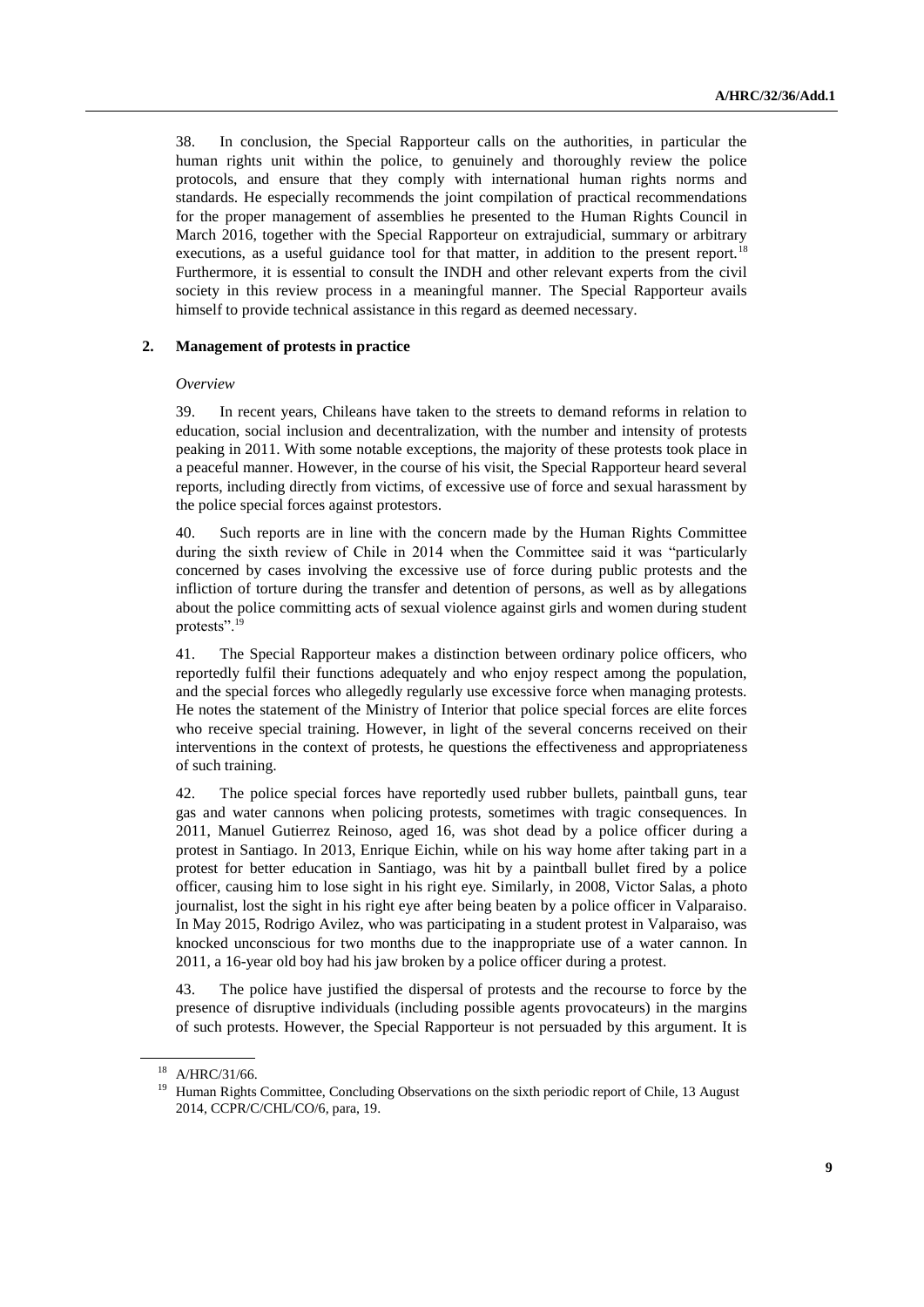the duty of the police to distinguish between peaceful demonstrators, and disruptive individuals during their intervention. The presence of a few people engaging in violence in and around a protest does not authorize police to brand the entire protest non-peaceful. It does not give the State carte blanche to use force against or carry out indiscriminate arrests. Importantly, the Special Rapporteur emphasizes that even when some protesters engage in violence during an assembly, thus losing the protection of the right to peaceful assembly, they still retain all other rights, including the right to life and right to bodily integrity.<sup>20</sup>

44. Rather, the violent elements should be extracted from the protest and dealt with in accordance with the rule of law. The persistent failure in dealing with these few violent people raises serious questions why an effective and well trained police force seems unable to handle these few violent people. What is clear is that the persistent violence by these few is marring the image and effectiveness of public protests. Extracting these violent few requires skill, training, and dedication on the part of the police. After meeting with authorities around the country, the Special Rapporteur is confident that Chile's police forces can better handle this situation.

45. According to the Public Prosecutor, it is very difficult to investigate disruptive individuals and hold them accountable. There are reportedly hundreds of cases of such individuals brought to his attention. However, he said that his office's ability to handle these cases is often hampered due to insufficient evidence provided by the police. He believes that police reluctance to gather evidence is linked to the fact that violent protesters typically face only minor charges, punishable by community service and apologies. The Special Rapporteur stresses that it is of utmost importance that agents provocateurs are arrested, prosecuted and tried in accordance with the principles of due process.

46. The Special Rapporteur further received testimonies of students, including minors, detained during the 2011 demonstrations. Most of them were released a couple of hours later, but the detention prevented them from joining the assembly. The INDH noted that the majority of the detainees were not subsequently prosecuted, demonstrating that the police have resorted to arbitrary arrests to illegally curb protests. $^{21}$ 

47. Finally, of concern to the Special Rapporteur is the fact that officials have at times shown hostility to the work of the INDH. For example, in 2013, the INDH released a report that was critical of the action by the police during the protests of 2011. In response, the Head of the police harshly criticized the INDH, and in 2015 a parliamentary procedure was subsequently initiated aiming at demoting the Director of the INDH. The move eventually failed, but the INDH continues to be the subject of repeated public criticisms from the police and some members of Parliament, who question the body's impartiality.

48. The Special Rapporteur reiterates his full support to the INDH and to its staff who undertake important and independent work as human rights watchdogs, in compliance with its Parliamentary mandate.

#### *Cases of sexual harassment*

49. During his visit, the Special Rapporteur was also alerted to a number of cases involving allegations of sexual harassment against female students and Mapuche demonstrators detained during protests.

50. In a number of instances, women apprehended by the police in the context of protests were beaten on their private parts or ordered while in detention to strip naked and

 $20$  Ibid., para. 8 and 9.

<sup>&</sup>lt;sup>21</sup> INDH, 2011 Annual Report , p. 77: [http://www.indh.cl/wp-content/uploads/2011/12/27555-Informe-](http://www.indh.cl/wp-content/uploads/2011/12/27555-Informe-Anual-2011-BAJA1.pdf)[Anual-2011-BAJA1.pdf](http://www.indh.cl/wp-content/uploads/2011/12/27555-Informe-Anual-2011-BAJA1.pdf)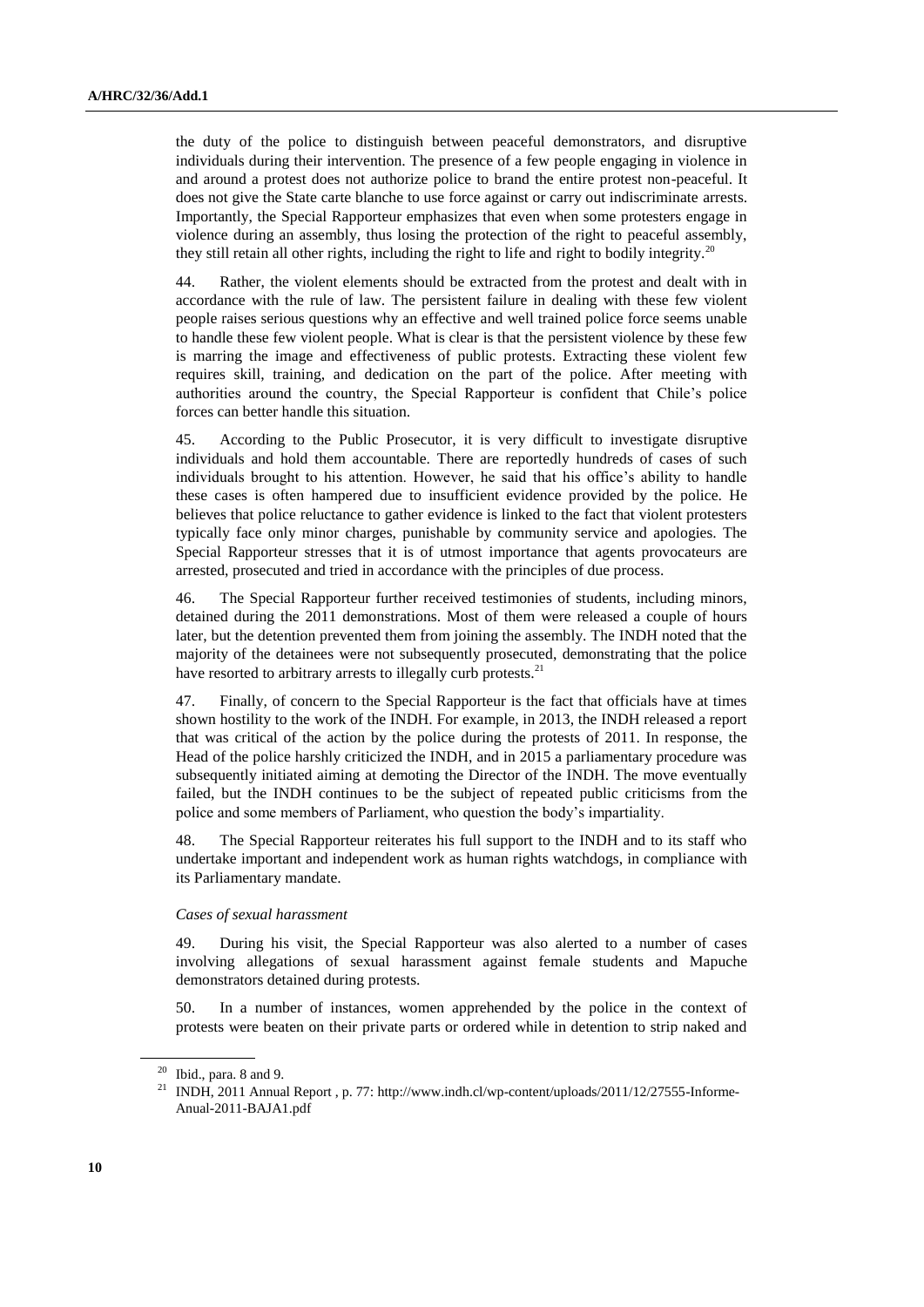perform degrading physical exercises in front of officers. For instance, a 22-year old female Mapuche demonstrator was arrested during a protest on front of the Governor's building in Temuco, and was then beaten and forced to undress in a police station. Some victims filed a complaint, and the cases were brought before the military court, yet they were dismissed as the perpetrators could not be identified. In other cases, the public prosecutor reportedly did not have enough evidence to initiate a case.

51. Furthermore, the Special Rapporteur was informed by civil society that a number of cases of sexual harassment end up not being reported because of the shame felt by the victims, the prevailing impunity for the perpetrators in those cases, or simply because women are unaware that abusive body searches, derogatory comments or threats of sexual violence do constitute sexual harassment. It is also likely that the culture of impunity regarding sexual harassment leads some women to accept that such acts constitute a natural consequence of their participation in protests.

52. The Special Rapporteur finds these claims deeply troubling. He raised these concerns with the General Director of Carabineros, who at the time of the visit was only aware of one case of sexual harassment in which a police officer was subsequently sanctioned. The General Director also mentioned that female police officers have been trained to handle female protestors on the front line. The Special Rapporteur takes note of the fact that authorities' have, in response to the claims of sexual harassment and abuse, allowed INDH representatives to monitor detention facilities. He looks forward to resolute actions to hold all perpetrators accountable.

53. Regrettably, the Special Rapporteur received disconcerting allegations of sexual harassment after his visit. On 11 March 2016, a group of peaceful protestors demonstrated in the vicinity of the presidential palace against recent instances of femicide in the country. The police then dispersed the group, reportedly using excessive force. Female protestors were beaten and insulted by police officers. Nine of them were then taken to a police station. It is reported that police officers sexually assaulted some of these detainees, touching their private parts. The INDH wrote to General Director of Carabineros in relation to this case.

54. The Special Rapporteur is appalled by these latest allegations. He urges the police to shed light on this case and investigate and prosecute the alleged perpetrators, and more generally, combat all acts of sexual harassment against female protestors, and sanction the perpetrators appropriately.

#### *Situation of indigenous peoples*

55. The Special Rapporteur travelled to Temuco, Araucania region, to look into the particular challenges faced by the indigenous Mapuche community when exercising their right to freedom of peaceful assembly. He met with Mapuche representatives from different communities, farmers, and with the local authorities. Assembly rights are mainly exercised by the Mapuche in the context of land disputes with farmers. These demonstrations take place in a very tense and volatile environment, as the issue of indigenous land rights is a complex, emotional topic that stretches back more than 200 years.

56. For the general human rights situation of indigenous peoples in Chile, the Special Rapporteur refers to the reports of the Special Rapporteur on the rights of indigenous peoples<sup>22</sup> and the Special Rapporteur on the promotion and protection of human rights

<sup>22</sup> A/HRC/12/34/Add.6.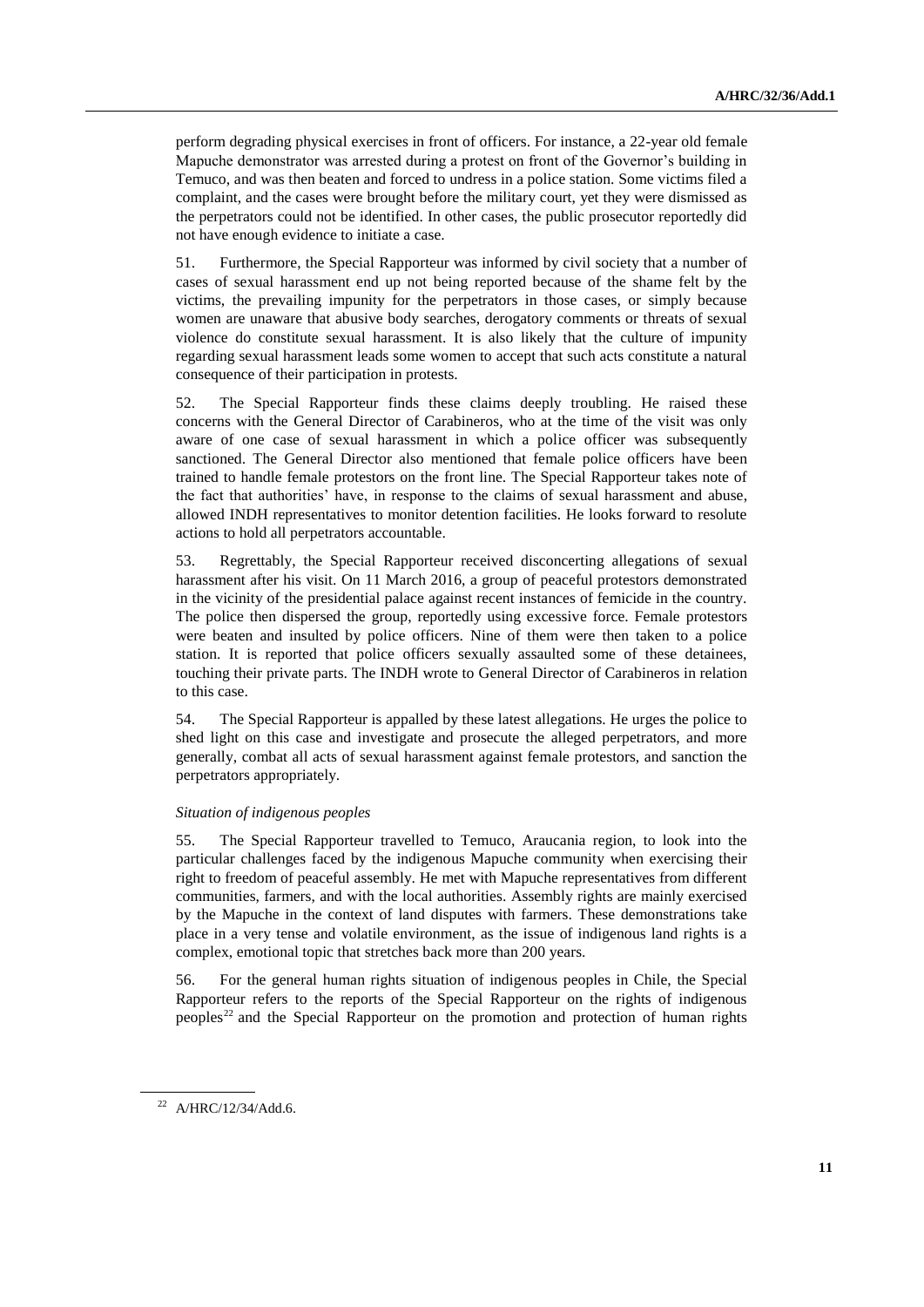while countering terrorism and fundamental freedoms<sup>23</sup> on their visits to Chile in 2009 and 2013 respectively.

57. The Special Rapporteur was informed by the authorities of Araucania that peaceful cohabitation with the Mapuche is a priority for the region, and that the Government values diversity and fosters it. The Ministry of Justice reportedly has six specialized units which all have special sub-units dealing with Mapuche issues. The Ministry also has inter-cultural facilitators and Mapuche staff interacting with the Mapuche community. According to the Head of the police in Temuco, since taking up his functions in December 2013, the city had not witnessed any incident in relation to Mapuche protests. The police have specific protocols to ensure that they respect Mapuche culture and do not breach community rights. Mapuche detainees are allegedly allowed to practice their culture.

58. However, the Special Rapporteur received several reports that the police have resorted over the years to excessive use of force in the context of protests by indigenous peoples who have called for the respect of their rights, especially land rights.

59. The majority of protests by Mapuche take place in rural areas, on the lands they consider as theirs ancestrally and which are today owned by farmers. Many of the protests are "occupation" style demonstrations. They are typically peaceful, though there have been instances of violence against farmers' properties. In such cases, police special forces are called to disperse the occupation, often using excessive force and apprehending the demonstrators.

60. The most emblematic cases of excessive use of force by the police against Mapuche have occurred in this context of land occupation. In 2002, Mr. Alex Lemún, a 17-year old Mapuche, was shot dead by the police in Ercilla. The perpetrator received a one-day suspension as disciplinary measure, and was acquitted by a military court. In 2008, Mr. Matias Catrileo, a 22-year old Mapuche student from the Requem Pillan community, was killed by a police officer during a protest on the Santa Margarita farm in Vilcún. The internal police investigation cleared the officer. A military court, nevertheless, sentenced him to three years and one day on probation. The police maintained the police officer in his functions until January 2013 where he was eventually dismissed after repeated criticisms from civil society. In 2009, Mr. Jaime Mendoza Collio, a 24-year old Mapuche, was shot in the back by a police officer while occupying the farm San Sebastian. An internal investigation similarly cleared the alleged perpetrator, but in 2011 a military court sentenced him to five years and one day in jail. However, the sentence was overturned a year later by the Court Martial which upheld the thesis that the police officer had acted in self-defense. In 2013, the Supreme Court quashed this decision, ruling that the conditions justifying self-defense had not been met, and sentenced him to three years on probation.

61. Mapuche demonstrators have reportedly been detained and mistreated in other instances as well. In July 2012, a group of Mapuche belonging to the Temucuicui community peacefully occupied the farm La Romana, in Ercilla. The police then forcibly evacuated the demonstrators, including children, and detained them. Similarly, on 1 October 2014, members of the Mapuche Huilliche marriao Collihuinca community proceeded with peacefully occupying the land Lumaco Bajo. The demonstration was immediately dispersed by a large number of police forces. Two children aged 10 and 12 started recording the eviction and were aggressively ordered to stop (one police officer reportedly pointed his gun at one of the children). They were then handcuffed, taken to a police van and brought to the police station of Río Bueno where the boy aged 12 presented minor injuries.

<sup>23</sup> A/HRC/25/59/Add.2.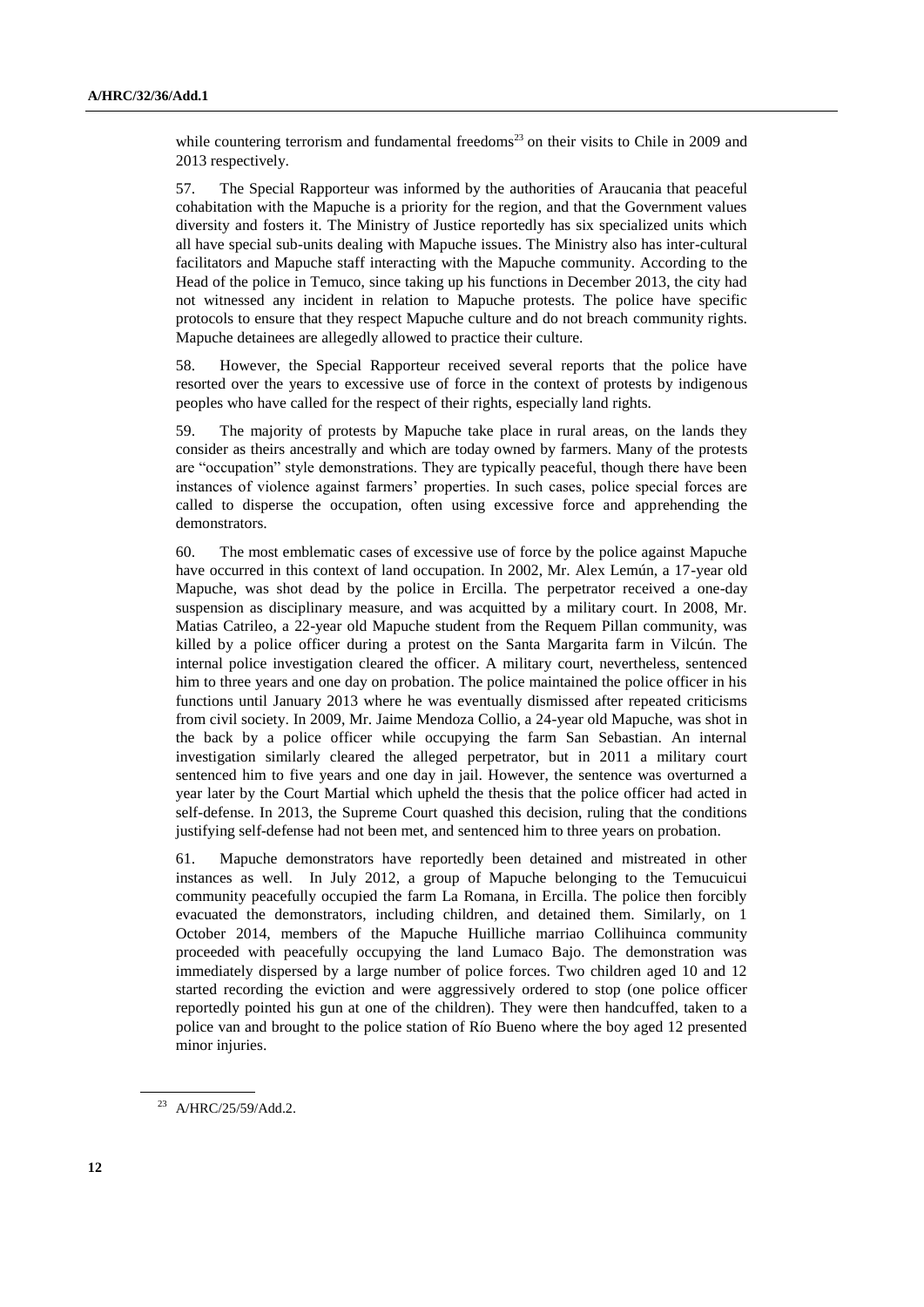62. The Special Rapporteur acknowledges that farmers involved in land disputes have on some occasions been the victims of threats and acts of violence by some Mapuche. However, as the farmers recognized themselves during their meeting with him, these violent Mapuche individuals only represent a very small portion of the entire Mapuche community. Furthermore, farmers have also assaulted Mapuche and have reportedly not been prosecuted.

63. In addition, the Special Rapporteur was informed that in rural areas, there is a constant presence of police forces in Mapuche communities, hence fuelling tension and frustration within these communities. Between 2009 and 2013, there were reportedly 70 police raids into Mapuche communities, most without any search warrant. In this context, there were six decisions by a court in Temuco ordering police to refrain from violence and to care for the safety of children during their operations. The police stated that since December 2013, all police interventions have been done on the basis of a court order.

64. In one distressing case, a female Mapuche religious leader (Machi) was put under house arrest for eight months after an illegal gun allegedly had been discovered by the police in her house. The Machi denied hiding this weapon and claimed that it had been planted in her house. She had previously filed a complaint against a farmer for land restitution, reportedly the first such claim of its kind. She was prosecuted and found guilty of hiding a weapon, but later acquitted by the Supreme Court. While in police custody, she was forced to remove her traditional outfit and necklaces, which she felt to be a deeply humiliating measure. She was later granted compensation by a civil court in Temuco because the police officers failed to respect her ancestral Mapuche authority (though it ruled that her detention and the raid at her place had been done in accordance with the law).

65. Mapuche demonstrations in urban areas are reportedly regularly authorized, but the massive presence of the police – seen as a form of intimidation – hinders participation. According to testimonies, if the organizers seek the permission from the authorities, the police will unilaterally determine the route of the protest. In this regard, the Special Rapporteur clarifies that the choice of location and route of the assembly principally belongs to the organizers of the assembly.

66. The Special Rapporteur was informed that when a protest happens spontaneously, for instance in reaction to the sentencing of a Mapuche leader, it will be dispersed immediately, usually by the police firing tear gas and rubber bullets or beating of protestors. For instance, in 2014, the leader of a Mapuche movement against land grabbing was reportedly apprehended during a protest in front of a court, forced into a car and beaten inside the vehicle.

67. From 17 August to 7 September 2015, a group of Mapuche, including several women and children, belonging to 11 communities from the Malleco region, peacefully occupied the premises of the National Corporation for Indigenous Peoples' Development (CONADI) in Temuco. They demanded that their ancestral land be respected and that security forces present in the communities of Bajo Malleco be withdrawn. The police special forces eventually intervened to clear the occupation, in a reportedly excessive manner and in complete disregard of the fact that there were children in the premises. Several Mapuche were injured in the course of the operation. The police operation also breached a court order that required the presence of an INDH representative during any action to evacuate the premises. The police told the Special Rapporteur that they had tried to reach out to the local INDH representative ahead of the operation, to no avail. However, the INDH representative told the Special Rapporteur that he only had one missed call from the police late at night, a few hours before starting the intervention.

68. The Special Rapporteur calls on the authorities to ensure a safe and conducive environment for the Mapuche when exercising their right to freedom of peaceful assembly.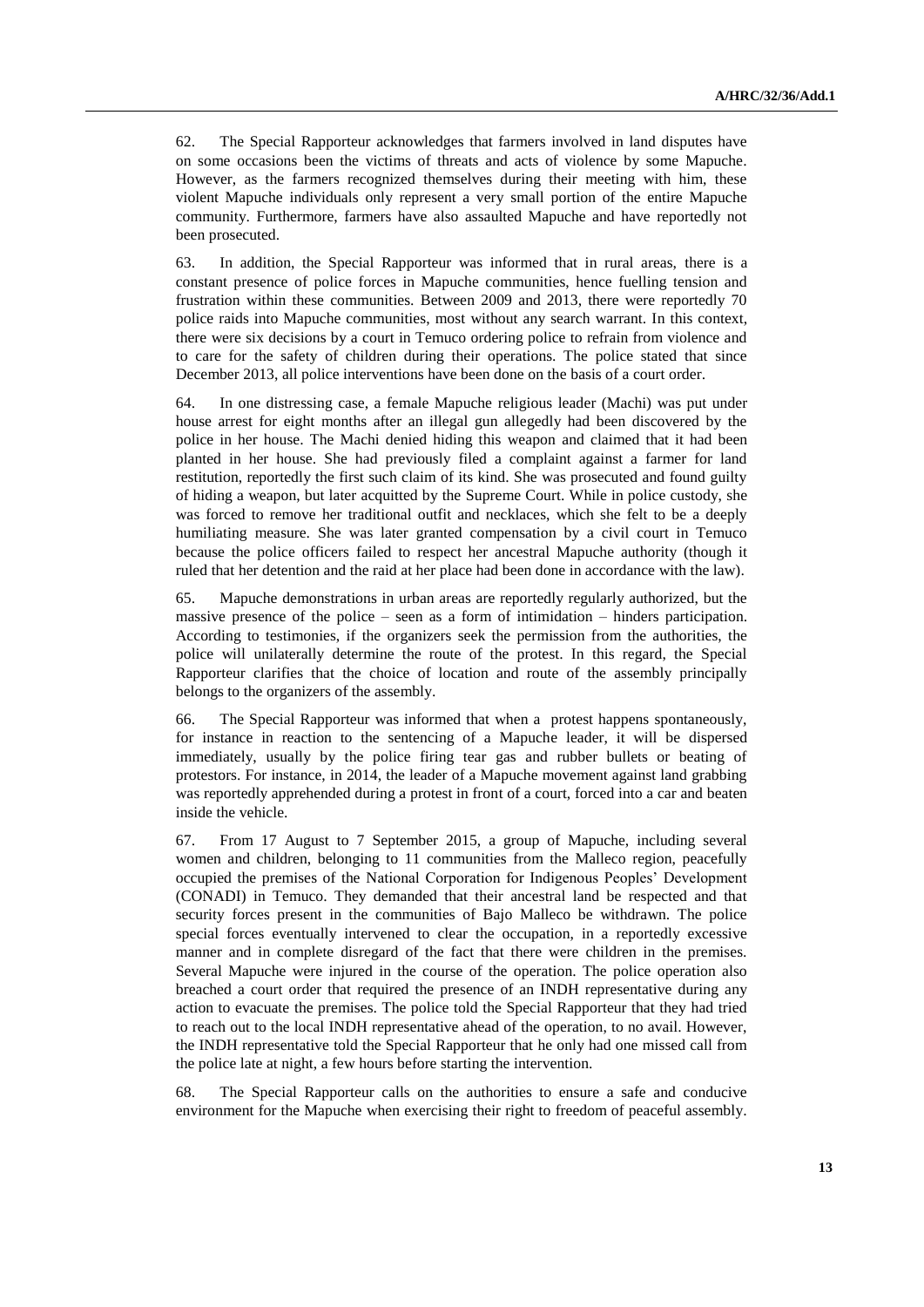Fundamentally, a lasting solution to the issue of land dispute must be achieved, and to this end, he once again refers to the reports of his peers and other human rights mechanisms, who have made concrete recommendations in this regard.

#### *Case of Nelson Quichillao*

69. The Special Rapporteur is similarly disturbed by the killing on 24 July 2015 in El Salvador, Atacama region, of Nelson Quichillao, a contract copper mine worker who was shot dead by special police forces during a protest. The protestors, all sub-contractors working for CODELCO, the State-owned copper mine company, were blockading the road to the mine, calling for better pay and benefits. Police used live ammunition during an operation to clear the demonstration.

70. The Special Rapporteur travelled to El Salvador, including to the site where the tragedy occurred, and met with the colleagues of Mr. Quichillao from the Confederation of Copper Workers. He also met with the local authorities, including the police, in Copiapo, and representatives of the Federation of Copper Workers whose union represents permanent employees and who dissociated themselves from the Confederation's action, to discuss this case.

71. Authorities claim that the protest was not entirely peaceful, and that they were acting in self-defense when they fired live ammunition. In fact, Mr. Quichillao was inside a mechanical shovel when he was hit by the police special forces, who claim that he was using the vehicle to advance on them. Some witnesses stated, however, that the vehicle was moving away from the police forces when the latter opened fire. Regardless of the veracity of this claim, the Special Rapporteur believes that the police response raises serious questions regarding proportionality. He stresses again that individuals retain at all times their rights to life and physical integrity, even if they become violent during protests, and it is the State's duty to safeguard these rights.

72. The Special Rapporteur welcomes the investigation that has been opened into the case, which was still on-going at the time of drafting this report. He trusts that it will be conducted in an impartial, transparent and thorough manner with a view to shedding full light on this tragedy, as the best way to ease the tensions among the copper workers community.

#### **3. Preventive identity controls**

73. Another issue of concern brought to the attention of the Special Rapporteur during his visit was the use of preventive controls of demonstrators' identification by the police.

74. Article 85 of the Code of Criminal Procedure allows authorities to undertake identity controls in the context of a crime committed or suspected to be committed. A person failing or refusing to identify him or herself can be brought to the nearest police station, where further efforts of identification may take place. The individual may be held for up to eight hours, after which he or she must be released.

75. The Special Rapporteur received reports that the authorities have performed preventive identity controls in the context of protests, stopping individuals at random – without specific evidence that they have committed or are about to commit a crime – asking for identification, and detaining them if identification cannot be produced. The authorities denied any such practice. The Special Rapporteur believes that the use of such identity controls amounts to a type of profiling and surveillance that has the potential to chill the exercise of the right to freedom of peaceful assembly.

76. More worryingly, a bill enabling wider use of preventive identity controls is pending and was endorsed by the Chamber of Deputies at the time of the Special Rapporteur's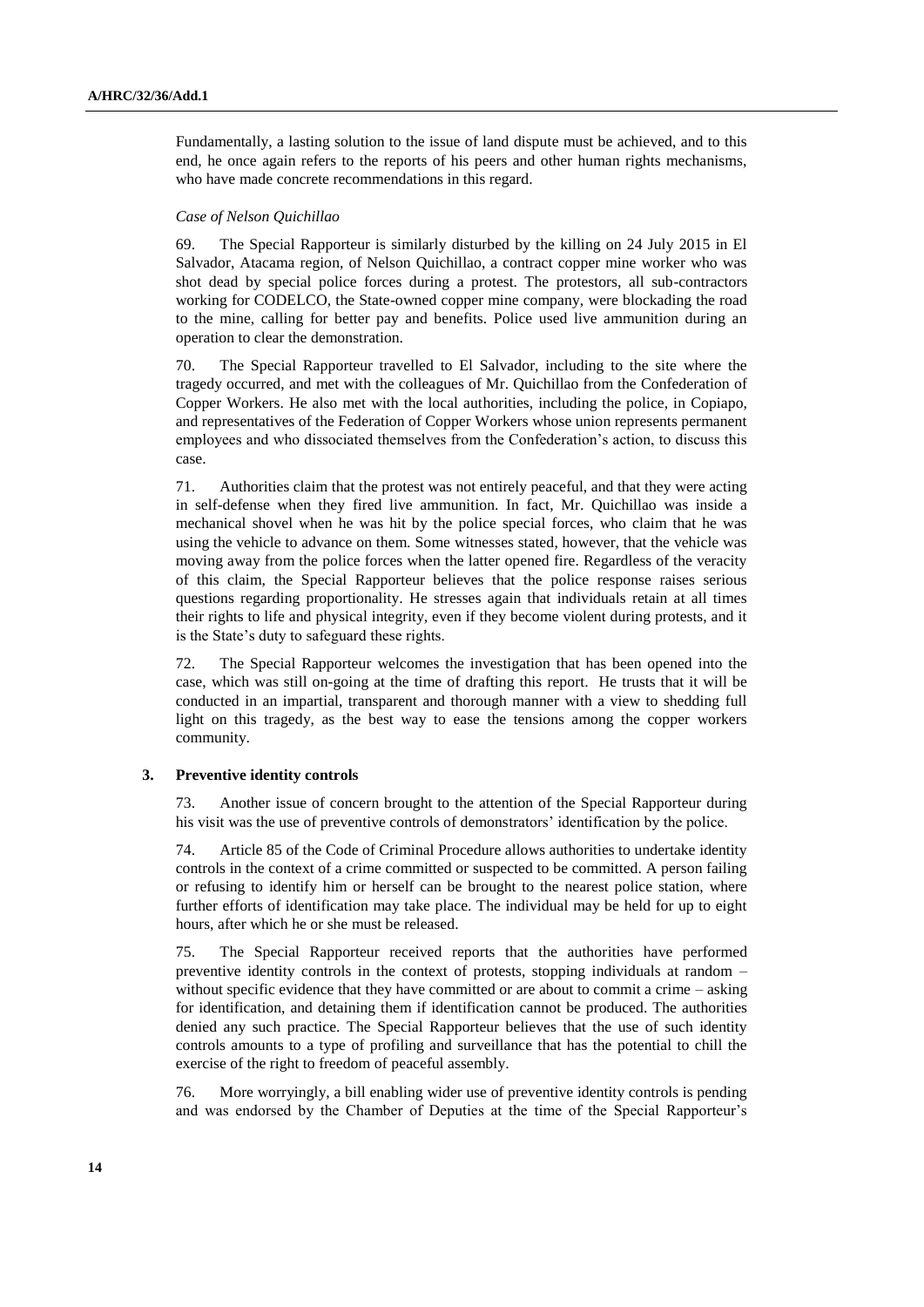visit.<sup>24</sup> Article 12 of Bill Number 9985-07 introduces a new general power for police to stop and check the identity of all people, without any indication or context of a crime. This provision greatly exacerbates the risk of chilling the exercise of the right to freedom of peaceful assembly and other rights, and possibly violating such rights, as no justification whatsoever will be needed to halt people and ask for their identity. Critically, the Special Rapporteur fears that the Bill will most likely disproportionately affect groups at risk such as youth (students), indigenous peoples, trade unionists and migrants. Giving law enforcement authorities enhanced power and discretion will create opportunities for repression and abuse of authority, with little or no checks and balances. He is also worried that there is not sufficient independent oversight of the data collected during the preventive identity controls. Overall, the Special Rapporteur echoes the report by the Supreme Court of September 2015, which stated that the preventive identity checks, as envisaged in the Bill on combatting crime, is "difficult to accept in a democratic State".<sup>25</sup>

77. During his visit, the Special Rapporteur was told by Government officials that the Bill is necessary to stem a recent increase in criminal activity in Chile. He is, however, not convinced that the law will be effective in combatting crime. In fact, it may do the opposite: allowing police to randomly detain anyone they choose without any evidence or identifiable suspicion is a shortcut that fosters counterproductive policing. Effective police forces can do their jobs without interfering with fundamental rights. The Special Rapporteur is confident that Chile's police force is effective, and that it does not need – and will not benefit from – such shortcuts.

78. The Special Rapporteur issued on 17 November 2015 a comprehensive analysis of the Bill, which was shared with key members of the executive, legislative and judiciary.<sup>26</sup> He urges all stakeholders involved in the legislative process to take into account the concerns detailed in this document with a view to ensuring that Chile complies with its obligations under international human rights law, and to further strengthening democracy and the rule of law in the country.

#### **4. Military jurisdiction**

79. Also of great concern to the Special Rapporteur is the fact that human rights violations committed by law enforcement authorities can fall under military justice jurisdiction. This is highly problematic. First military jurisdictions ought to be limited to matters of military nature only. Second, these military courts do not offer sufficient guarantees of independence and impartiality in such cases. According to the INDH, between 1990 and 2011, 40,000 cases of police abuses were reported, but perpetrators were sanctioned in only 1.5% of these cases.<sup>27</sup> The majority of these cases reportedly appeared before military courts. The PDI corroborated the figure, but responded that there was most often not enough evidence for sanctions to be applied. The police disagreed with the INDH's figure, stating that out of 1,000 demonstrations held per year, the police were found responsible for violations only in the context of three demonstrations.

<sup>&</sup>lt;sup>24</sup> Since the visit, the Bill was examined by the Commission for Constitution, Legislation and Justice of the Senate, with a few modifications made that did not alter the purpose of the Bill.

<sup>25</sup> Radio U Chile, 'Informe de Corte Suprema califica de "ineficaz" proyecto de ley antidelincuencia', 22 September 2015: [http://radio.uchile.cl/2015/09/22/informe-de-corte-suprema-califica-de-ineficaz](http://radio.uchile.cl/2015/09/22/informe-de-corte-suprema-califica-de-ineficaz-proyecto-de-ley-antidelincuencia)[proyecto-de-ley-antidelincuencia](http://radio.uchile.cl/2015/09/22/informe-de-corte-suprema-califica-de-ineficaz-proyecto-de-ley-antidelincuencia)

<sup>&</sup>lt;sup>26</sup> Information note, analysis of the proposed regime of identity control, Draft Bill Number 9985-07 of Chile : [http://www.ohchr.org/Documents/Issues/FAssociation/2015-11-](http://www.ohchr.org/Documents/Issues/FAssociation/2015-11-18_Information_note_Chile_ENG.pdf) [18\\_Information\\_note\\_Chile\\_ENG.pdf](http://www.ohchr.org/Documents/Issues/FAssociation/2015-11-18_Information_note_Chile_ENG.pdf)

<sup>27</sup> INDH, "Estudio exploratorio Estado de Chile y pueblo Mapuche", February 2014, Chapter 3.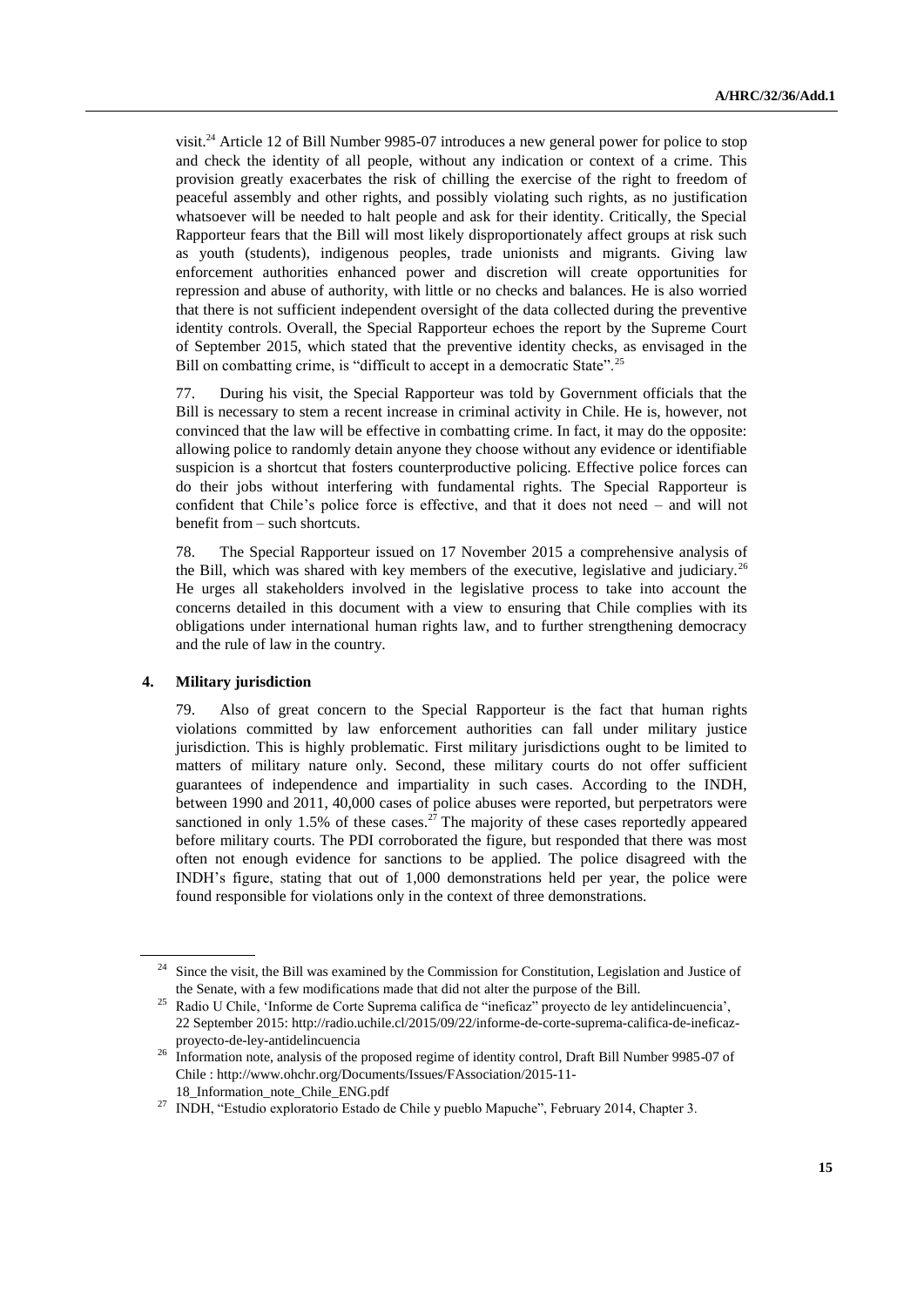80. The international community has time and again expressed serious concern over this situation for many years. In 2005, the Inter-American Court for Human Rights, in the Palamara-Iribarne case, ordered Chile to limit penal military jurisdiction to matters of a military nature only.<sup>28</sup> The United Nations Human Rights Committee and the Committee against Torture expressed a similar position in 2007 (reiterated in 2014), and 2009, respectively.<sup>29</sup> In 2014, the Special Rapporteur on the promotion and protection of human rights while countering terrorism added his voice on the matter. $30$ 

81. In 2010, a law was passed to remove civilian perpetrators of violence against the police from the military courts' jurisdiction. However, this reform failed to address violations committed against civilians by members of the police and the military, who remain under the jurisdiction of these courts.

82. In 2014, the Public Prosecutor ordered prosecutors to transmit cases involving security forces to ordinary courts, which the Special Rapporteur welcomes. He further welcomes the decision of the Supreme Court in February 2015 in the Eichin case, which ruled that proceedings involving violence by the police against civilians should be conducted by a civilian court, following a similar decision by the Constitutional Court.

83. This is most laudable, but the Government must go a step further and undertake a comprehensive reform of the military justice code to ensure that military courts no longer have jurisdiction in cases of violations committed by security forces against civilians. The Special Rapporteur raised this issue at length with the Ministries of Defense, Justice, and Interior, which all stated that such reform was a priority for the Government. He was informed that the three Ministries were working on a bill to rectify the situation and return the police forces to full civilian oversight in all ways, as should be the case in democratic societies. However, at the time of drafting the report, some seven months after the initial visit, no Bill had been presented to the Parliament. The Special Rapporteur finds this disappointing. He urges the Government to tackle this matter as a matter of utmost urgency.

84. In his opinion, the current system – and the impunity it fosters – is among the most visible parts of the legacy of dictatorship in Chile. A comprehensive legislative reform in compliance with international human rights standards would be a landmark achievement and a further nail in the coffin of the dictatorship.

### **III. Freedom of association**

#### **A. Associations**

85. The Constitution of Chile guarantees the right to associate without authorization.<sup>31</sup> Law No. 20.500 on Associations and Citizen Participation in Public Administration further guarantees the right of everyone to associate freely, under the condition that the association does not pursue an aim that is contrary to morals, public order or public safety.<sup>32</sup> Should an association want to acquire legal personality, it must register at the municipal level by

<sup>&</sup>lt;sup>28</sup> Inter-American Court for Human Rights, case of Palamara-Iribarne v. Chile, Judgement of 22 November 2005 (merits, reparation and costs):

[http://www.corteidh.or.cr/docs/casos/articulos/seriec\\_135\\_ing.pdf](http://www.corteidh.or.cr/docs/casos/articulos/seriec_135_ing.pdf)

<sup>&</sup>lt;sup>29</sup> Ibid., para. 22; Committee against Torture, Concluding Observations on Chile, CAT/C/CHL/CO/5, para. 14.

 $30$  Ibid.

<sup>31</sup> Ibid, Article 19, item 15.

Law 20.500 on Associations and Citizen Participation in Public Administration (2011), article 1.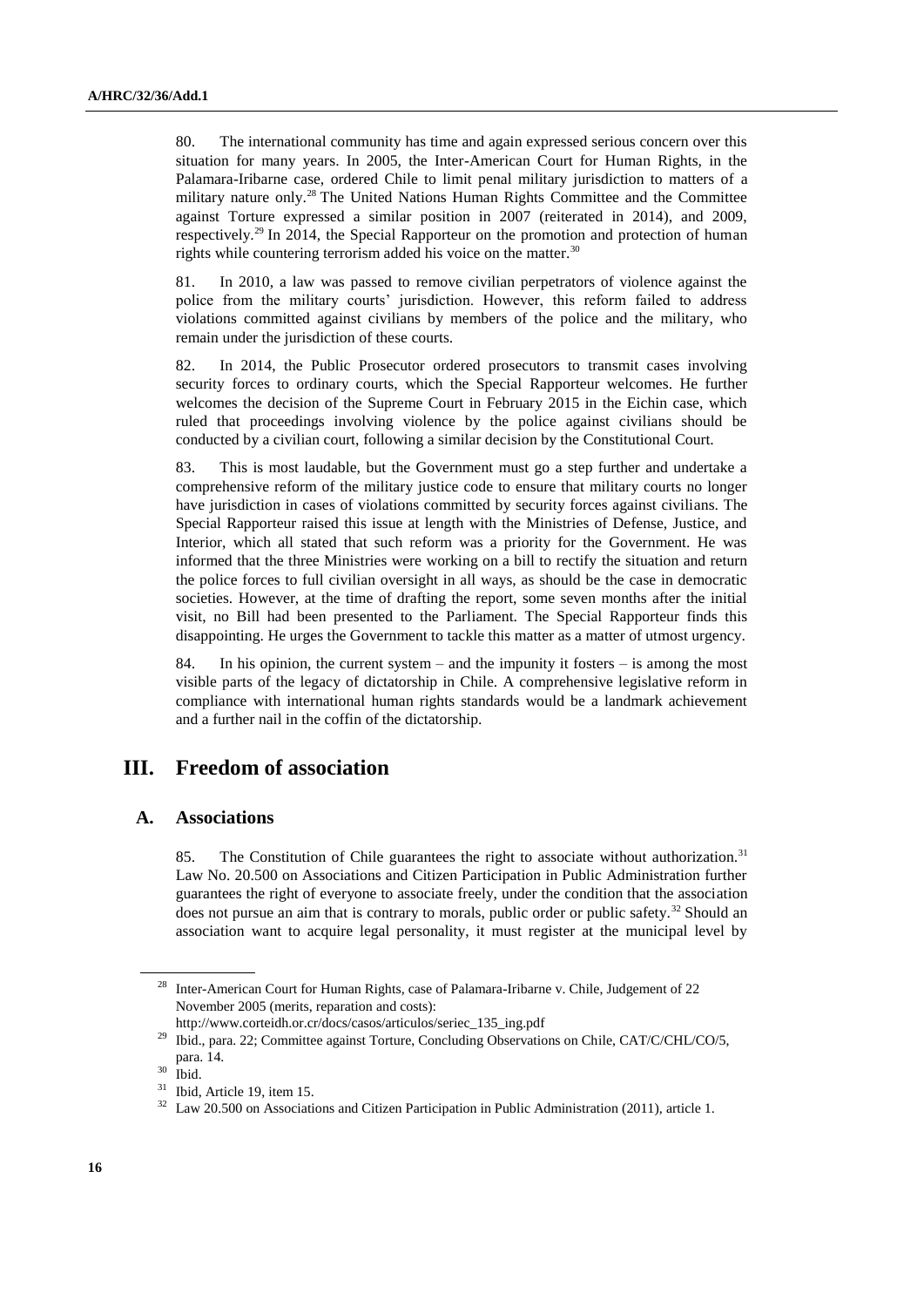providing information such as the name and address of the association, its purpose and its statutes. Associations can operate without legal personality.<sup>33</sup>

86. Prior to the adoption of Law No. 20.500, the registration of associations was a prerogative of the Ministry of Justice, and the procedure was deemed burdensome. The Special Rapporteur notes with satisfaction that the current procedure is uncomplicated and free of charge. However, it may take up to two months for an association to be registered, depending on which municipality the application is made, whereas the procedure to create a business company is reportedly lighter and faster. In January 2016, the President of Chile announced that Law No. 20.500 would be amended with a view to strengthening it and making it effective at the local level. <sup>34</sup> The Special Rapporteur hopes this reform will be an opportunity to provide guidance to authorities at the local level in charge of registering associations with a view to expediting the process.

87. The Special Rapporteur further notes with satisfaction that there are no legal barriers for associations to receive domestic or foreign funding. However many civil society interlocutors complained that there are very few opportunities to obtain funding. He encourages the Government to enhance its support and resources to the civil society sector, especially the critical accountability organizations.

88. It is clear to the Special Rapporteur that the Government highly values the contributions of the private sector to the economy and public policy. However, it is not so obvious that it values civil society associations, including trade unions, to a similar extent. He calls on the Government to facilitate an enabling environment for civil society similar to that accorded to businesses, for example by considering their views and opinions on public policy, as it does with businesses and experts. In this regard, the Special Rapporteur is encouraged by the aforementioned announcement by the President of Chile that a National Council on Citizen Participation and Strengthening of Civil Society will be established with the purpose to "effectively include citizens and the enormous diversity of citizen organizations in public life".<sup>35</sup>

89. Another issue of concern to the Special Rapporteur is the fact that under Law No. 19.253 on the protection, promotion and development of indigenous people and its regulation, claims to land restitution by indigenous peoples are restricted to communities or to indigenous individuals. However, indigenous leaders expressed concerns, which the Special Rapporteur shares, that this legal requisite favours forms of associations for reclaiming of land that erode their traditional structures and organizations, which are generally based on larger territories than those of communities, or on family relations.

90. Article 20 of this law establishes a land and water fund, administered by CONADI, whose task is to consider land claims from indigenous individuals or groups. In order to make a claim, indigenous groups must be recognized as legal entities as provided by Law No. 19.523. To this effect, "indigenous communities" are recognized as legal entities, as per article 10 of the law. As a consequence, indigenous people's traditional institutions, such as Lof or Aillu in the case of Mapuche and Aymara respectively, cannot submit claims to CONADI since they were not created in accordance with Law No. 19.523 and are not registered as legal entities with CONADI as requested by this law.

91. The Special Rapporteur calls on the Government to rectify this situation without delay. This is all the more troubling as the International Labour Convention 169 concerning

<sup>33</sup> Civil Code, Title 33, Book 1, article 545-548.

[http://www.gob.cl/2016/01/14/president-presents-national-council-on-citizen-participation-and](http://www.gob.cl/2016/01/14/president-presents-national-council-on-citizen-participation-and-strengthening-of-civil-society/)[strengthening-of-civil-society/](http://www.gob.cl/2016/01/14/president-presents-national-council-on-citizen-participation-and-strengthening-of-civil-society/)

<sup>35</sup> Ibid.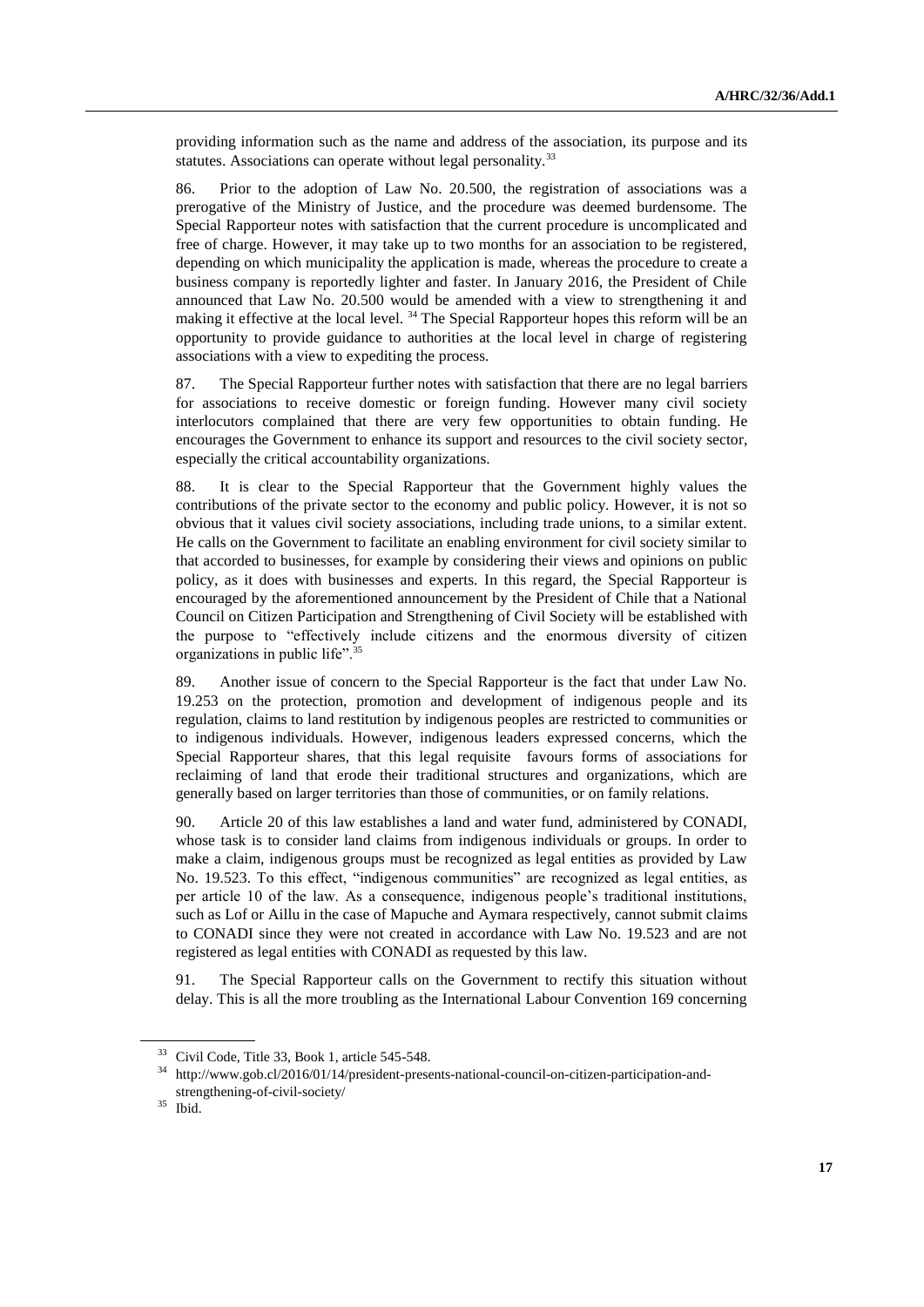Indigenous and Tribal Peoples in Independent Countries, ratified by Chile, acknowledges the existence of indigenous traditional institutions and requires that States party to the Convention recognize them.

### **B. Trade unions**

92. Chile's labour legislation is another remnant of the dictatorship era, and has on several occasions been criticized by the International Labour Organization (ILO).<sup>36</sup>

93. Of particular concern is the fact that the Constitution does not recognize the right to strike for State and municipal employees nor for workers in the private sector whose enterprises provide public utility services, or services of which the interruption would seriously endanger the health, public supply, the national economy or national security (article 16). This is re-affirmed in the Labour Code under section 384. Moreover, if a strike is deemed to cause a serious risk to health, the supply of goods or services to the population, the national economy or national security, due to its nature, timing or duration, the President of Chile can order the resumption of work (section 385). The Labour Code also requires an absolute majority of workers in a company to decide to go on strike (section 372 and 373). In addition, while containing a general ban on the replacement of striking workers, Section 381 of the Labour Code provides exceptions to the rule under certain conditions. The Constitution also denies the right to collective bargaining for workers from the public sector (article 16). Finally, it prohibits trade union officials from becoming active members in a political party (article 23).

94. Since 2015, the Government of Chile has embarked on a welcome process to reform this labour legislation, in consultation with social partners, including the Chilean Trade Union Confederation (CUT). A bill has been drafted that addresses some of the most pressing issues, including guaranteeing effectively the rights to strike and collective bargaining, banning the replacement of striking workers, and introducing a gender clause that makes the presence of at least of one woman in the union negotiating team compulsory.

95. While noting with satisfaction these improvements, the Special Rapporteur regrets that the bill fails to address the right of public sector workers to form trade unions. Moreover, it broadens the category of workers prohibited from striking, banning such action by those performing 'minimum services'. International standards state that only workers providing 'essential services' may face restrictions of their right to strike. According to the ILO, 'essential services' are those "the interruption of which would endanger the life, personal safety or health of the whole or part of the population".<sup>37</sup> Furthermore, according to the CUT, the bill is conceptually flawed as it does not recognize trade unions as key players for democracy. It is also hoped that the bill will foster a better union culture, with bigger and stronger unions, as presently trade unions are largely fragmented into small weaker unions. According to CUT, the overall unionization rate is 14.6%, and the collective bargaining coverage is only 8%.

96. At the time of drafting the report, the bill had not yet been adopted. The Special Rapporteur urges the Government to address these remaining issues of concern without delay, prior to adoption. It should continue taking measures to bring its legislation into full compliance with ILO Conventions 87 and 98, as requested by ILO's Committee on Experts on the Application of Conventions and Recommendations.

ILO's Committee on Experts on the Application of Conventions and Recommendations, Observation on Chile, 99th ILC session (2010):

[http://www.ilo.org/dyn/normlex/en/f?p=1000:13100:0::NO:13100:P13100\\_COMMENT\\_ID:2314910](http://www.ilo.org/dyn/normlex/en/f?p=1000:13100:0::NO:13100:P13100_COMMENT_ID:2314910)  $37$  Ibid.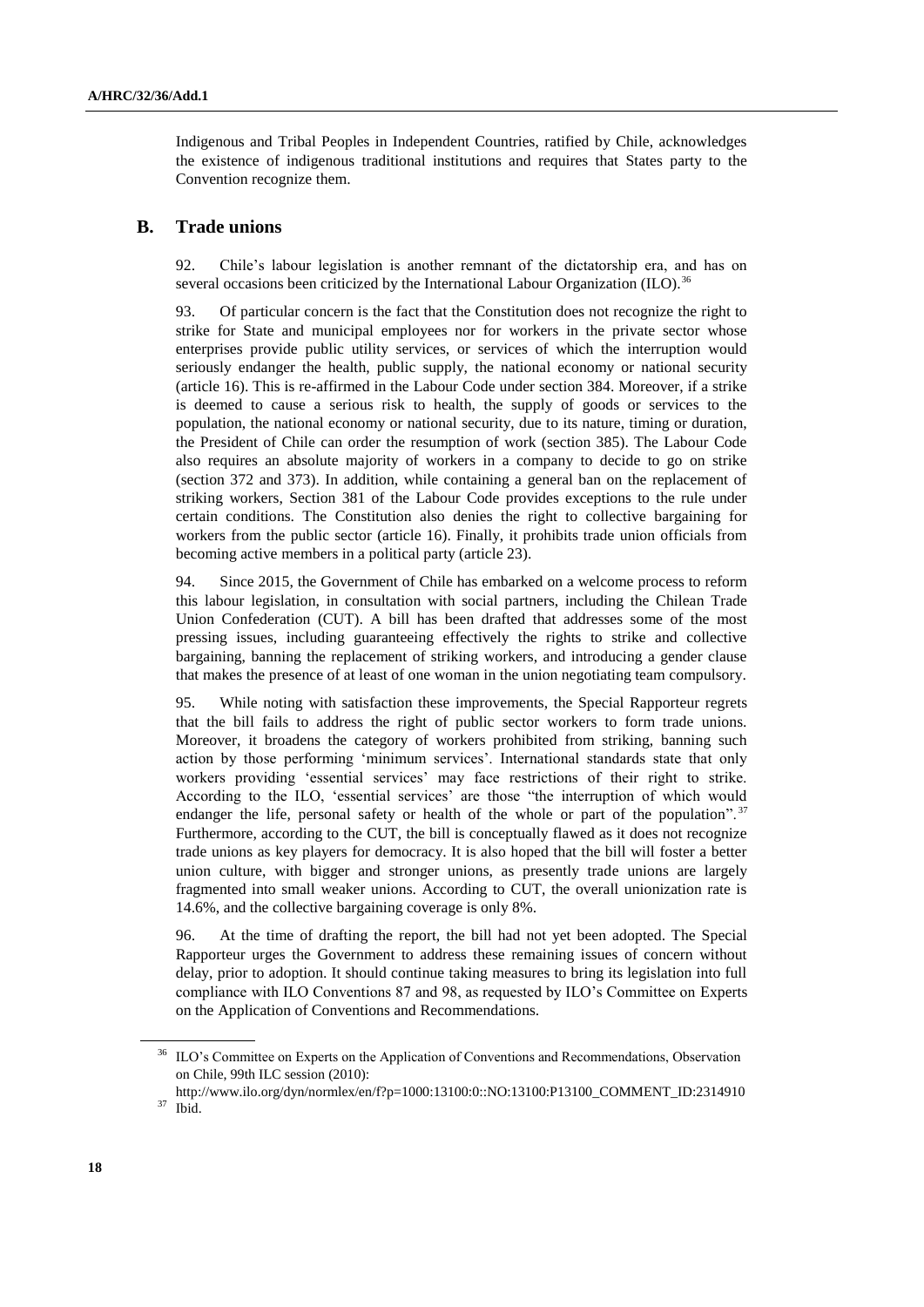97. Furthermore, it is also important that the Government ensures that all employers cease anti-union activities such as targeting, blacklisting, or firing workers for exercising their right to strike, which demeans the right. The Special Rapporteur reminds Chile of its obligation under international human rights law to ensure the right to strike (article 8 of the ICESCR).

98. He believes it is equally important for the Government to remain sensitive to businesses' increasing use of contract employees – particularly in State enterprises – and how this impacts workers' right to associate. While the use of contract employees is not a violation of the right to freedom of association in and of itself, widespread use of the practice can creates a feeling of precariousness that degrades the right. Outsourcing can also be abused by employers as a "divide-and-conquer" tactic against workers, as in the case of the Federation and Confederation of Copper Workers in El Salvador which are openly at odds with each other. This antagonism clearly stemmed in part from large imbalances in pay, benefits and job security between the two groups.

99. Furthermore, the Special Rapporteur heard claims that 250 demonstrators who took part in the road blockade in El Salvador and made testimonies during the initial investigation were subsequently fired by their outsourcing companies as means of retaliation. He conveyed these serious allegations to the Public Prosecutor, who said that his office would investigate them. The Special Rapporteur calls on all stakeholders involved in the labour dispute that triggered this tragedy, including the Ministry of Labour, to engage in a genuine dialogue to seek a sustainable solution.

### **IV. Conclusion and recommendations**

#### **A. Conclusion**

100. **Chile has made remarkable progress in the past 25 years, and will no doubt continue. It has made a most painful, but inspirational journey for all peoples striving for democracy around the world. Chileans have set a high standard for what they want in terms of human rights, and in turn the international community has high expectations for Chile in this regard.**

101. **The rights to freedom of peaceful assembly and of association are generally protected in Chile. Chileans exercise these rights routinely and vibrantly. However, there are areas for improvement, as in any country. It is important for Chile to address the remaining challenges, both for the consolidation of its own democracy, and in order to take its rightful place as a global leader in human rights.** 

102. **Chile's most significant challenge lies in the fact that some vestiges of dictatorship remain. The transition was gradual and not a radical break with the past, leaving remnants of yesteryear that have no place in the Chile of today. A central feature of the dictatorship era was the severe restriction of rights emanating from the securitization of the State. As a consequence, there is an urgent need for today's police to change their mindset in the context of assemblies and protests. Under international law, this role is clear: they are there to facilitate and protect peaceful assemblies and protests.** 

103. **This situation represents a significant –yet certainly surmountable– obstacle to the unhindered exercise of the rights to freedom of peaceful assembly and association, and weakens their effectiveness as a tool to peacefully address social conflict, precisely at the moment that Chile needs them most. A democratic dispensation elevates and preserves rights, making limitations the exceptions. It also fully embraces and**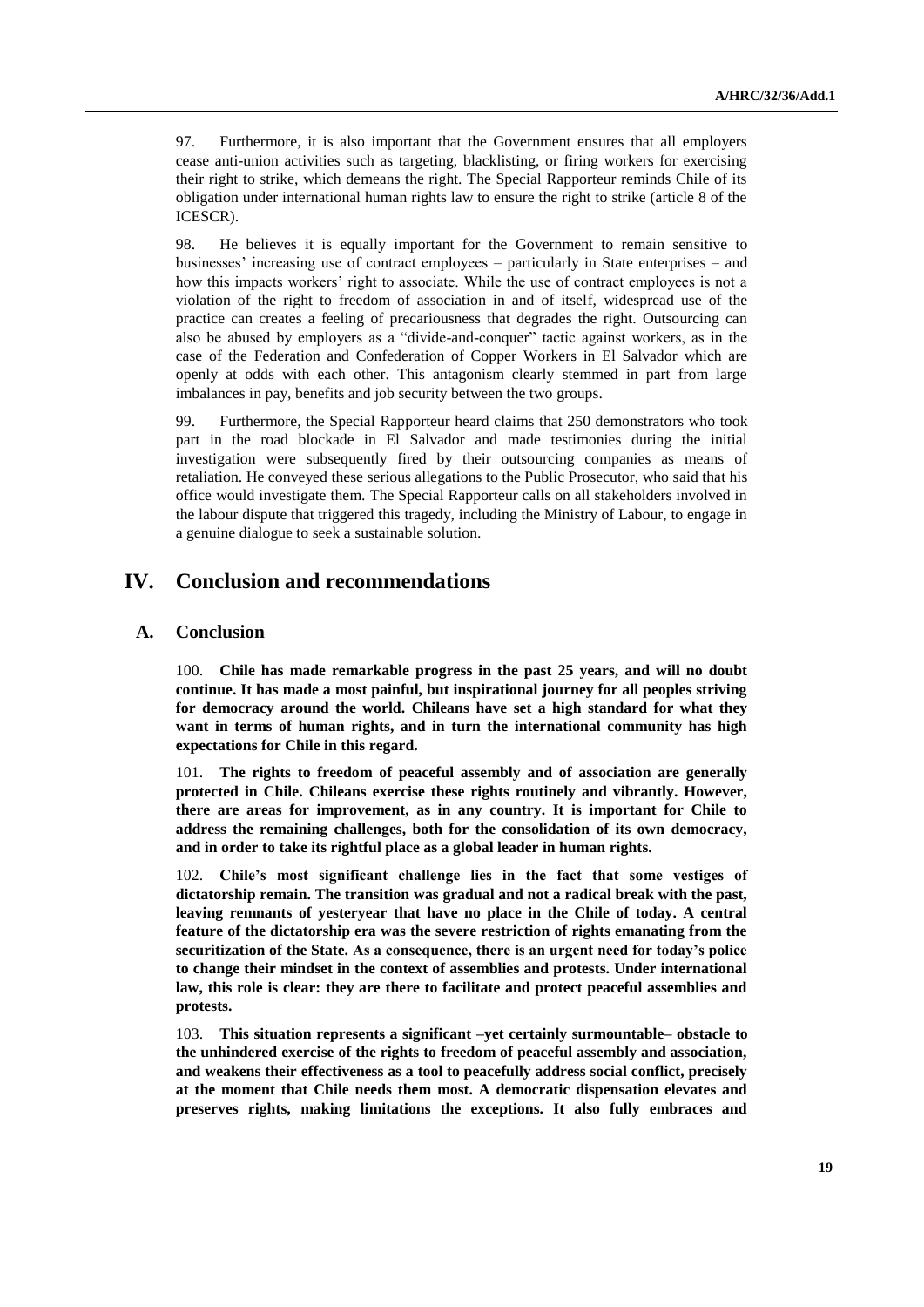**encourages a plurality of voices from civil society whose contribution to the consolidation of democracy cannot be stressed enough.** 

104. **The following recommendations are made bearing in mind where Chile has come from, but also where it is capable of going. The Special Rapporteur is confident that the country has the capacity, political will and maturity to continue see this transition through. In this regard, the Special Rapporteur stands ready to provide technical assistance to the Government when deemed necessary.**

#### **B. Recommendations**

105. **The Special Rapporteur calls on the competent authorities to:**

a) **Repeal Supreme Decree 1086;**

b) **Adopt new legislation that facilitates and protects the exercise of the right to freedom of peaceful assembly, requiring at most prior notification for peaceful assemblies, with the exception of spontaneous assemblies;**

c) **Amend police protocols with a view to ensuring their compatibility with international human rights norms and standards, including the joint report on the proper management of assemblies (A/HRC/31/66);**

d) **Provide clear practical guidance to police officers about how to implement the revised police protocols, and monitor their implementation;**

e) **Ensure that police officers apply non-violent means before resorting to force and, when force is unavoidable, exercise restraint in proportion to the seriousness of the offence and to objectives pursued with due respect to human lives;**

f) **Further ensure that police officers distinguish at all times between peaceful and non-peaceful protestors, extract the latter from the protests, and prosecute them in conformity with the rule of law;**

g) **Ensure that all allegations of excessive use of force and sexual harassment against female and male protestors by security forces are promptly, thoroughly and independently investigated, and that the alleged perpetrators are prosecuted;**

h) **Train and test police officers effectively and regularly on human rights in general and on the management of assemblies and protests, in particular, with a focus on the appropriate use of force under international law;**

i) **Further train police officers on the rights and culture of indigenous peoples of Chile, and ensure that they effectively respect such rights and culture;**

j) **Ensure that the victims of violations and abuses of the rights to freedom of peaceful assembly and of association can access civilian courts and obtain appropriate reparation, including adequate compensation, and health and rehabilitation services;**

k) **Ensure that law enforcement authorities do not perform preventive identity controls in the context of protests and improve independent oversight mechanisms to this end;**

l) **Review Bill No. 9985-07, which introduces changes to the current identity controls regime, to ensure that it complies with international human rights norms and standards;**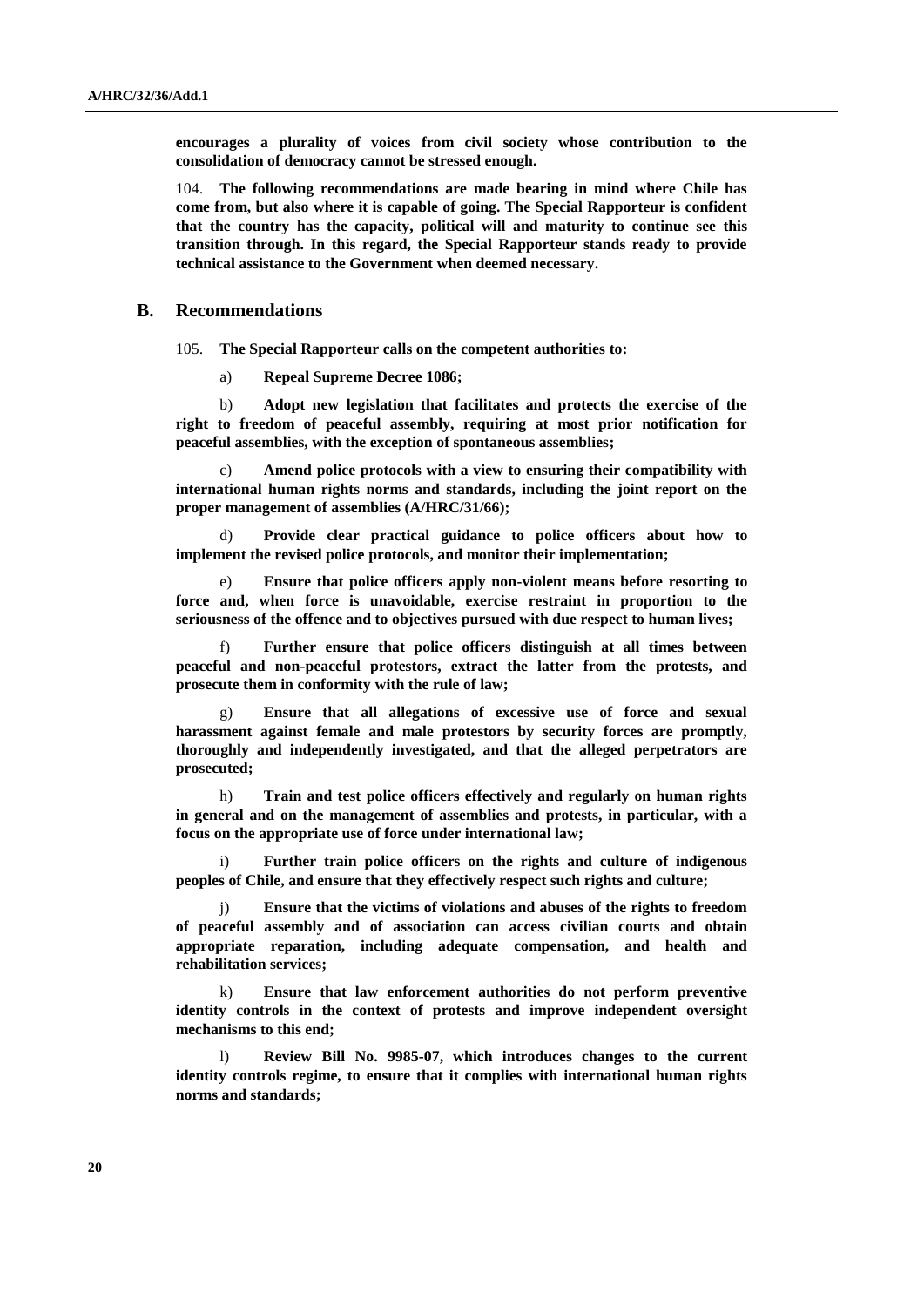m) **Adopt a law that guarantees that all violations committed by security forces against civilians fall within the jurisdiction of civilian courts;**

n) **Ensure that the registration process for associations obtaining legal personality is completed in a speedy fashion in all municipalities and provide guidance and support to municipal officials to fulfil their task effectively;**

o) **Enhance support and resources to civil society actors, especially accountability organizations, and ensure an enabling environment as conducive to success as the one accorded to the business sector;**

p) **Amend Law 19.253 with a view to allowing indigenous traditional institutions to claim land restitution, while implementing ILO Convention 169, which acknowledges the legitimacy of such institutions;**

q) **Adopt labour legislation that recognizes trade unions as key players for democracy and addresses all concerns raised by the International Labour Organization regarding current labour legislation;**

r) **Ensure that all employers cease anti-union activities;**

s) **Allocate adequate human, material and financial resources to the Under-Secretariat for Human Rights;**

t) **Take fully into account the observations and recommendations made by the INDH in relation to the respect of human rights;**

u) **Engage in meaningful consultations with civil society actors, including the INDH, in decision-making processes, in particular when adopting and amending the abovementioned legislation;**

v) **Continue their laudable efforts to promote and protect the rights to freedom of peaceful assembly and of association at the international level.**

106. **The Special Rapporteur calls on the INDH to:**

a) **Continue its excellent work in monitoring and reporting on human rights violations and abuses, and in promoting and protecting human rights generally;**

b) **Follow up and monitor the implementation of the recommendations contained in the present report.**

c) **The Special Rapporteur calls on civil society actors to:**

d) **Continue their advocacy and monitoring work in relation to the enjoyment of the rights to freedom of peaceful assembly and of association;**

e) **Use every opportunity to participate in decision-making processes, including in relation to the elaboration of the abovementioned draft laws;** 

f) **Follow up and monitor the implementation of the recommendations contained in the present report.**

107. **The Special Rapporteur calls on the United Nations, including the Office of the High Commissioner for Human Rights, to:**

a) **Continue its advocacy work with relevant authorities concerning respect of the rights to freedom of peaceful assembly and of association;**

b) **Further support capacity-building of the relevant authorities, the INDH and civil society organizations;**